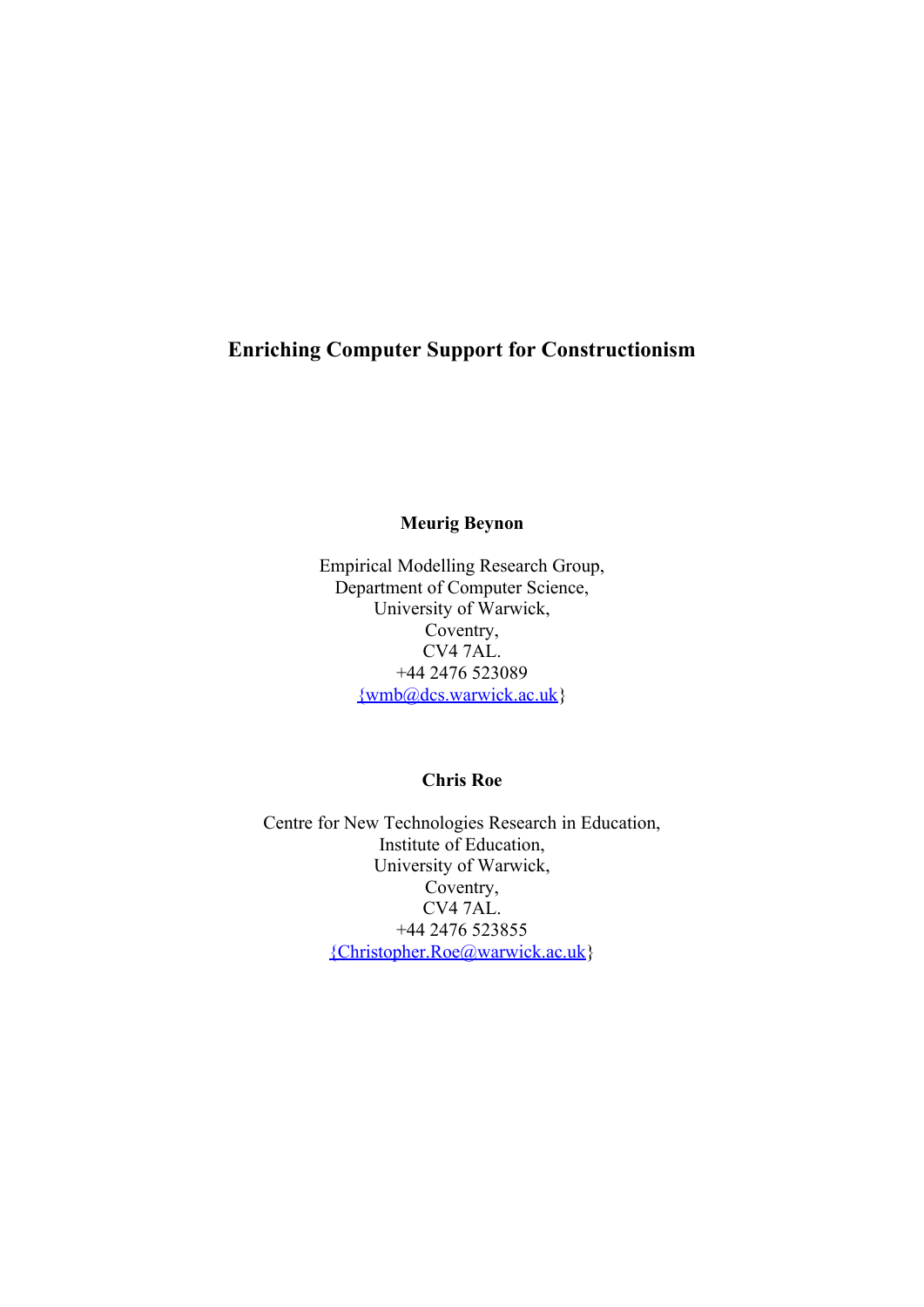# **Enriching Computer Support for Constructionism**

#### **ABSTRACT**

The dominant emphasis in current e-learning practice is instructionist in character. This is surprising when we consider that the benefits of constructionism as a learning paradigm are so widely recognised. Moreover, though the constructionist philosophy can be seen as applying to activities that are not necessarily computer-based (such as bricolage and concept mapping), its modern application in educational technology has been closely linked with computer use. In particular, Papert's work on mathematical education through LOGO programming has both informed the original concept of constructionism and been a major influence over subsequent computer-based constructionist developments. This chapter questions whether – despite these precedents – traditional computer programming is well-suited for the constructionist educational agenda. It argues that other approaches to computer model-building, such as those based on spreadsheet principles, are in fact much better aligned to the objectives of constructionism. Building on this basis, it proposes that more effective computer support for the constructionist perspective is offered by Empirical Modelling (EM) within a conceptual experiential framework for learning (the EFL). Adopting this approach demands a reappraisal of the relationship between the formal and the informal with relevance for education, mathematics and computing. It also offers better prospects for e-learning in a constructionist idiom.

**KEYWORDS** – Technology Enhanced Learning, Educational Technology, Constructivism, Active Learning, Electronic Spreadsheets, Modelling Languages, Electronic Learning (E-Learning).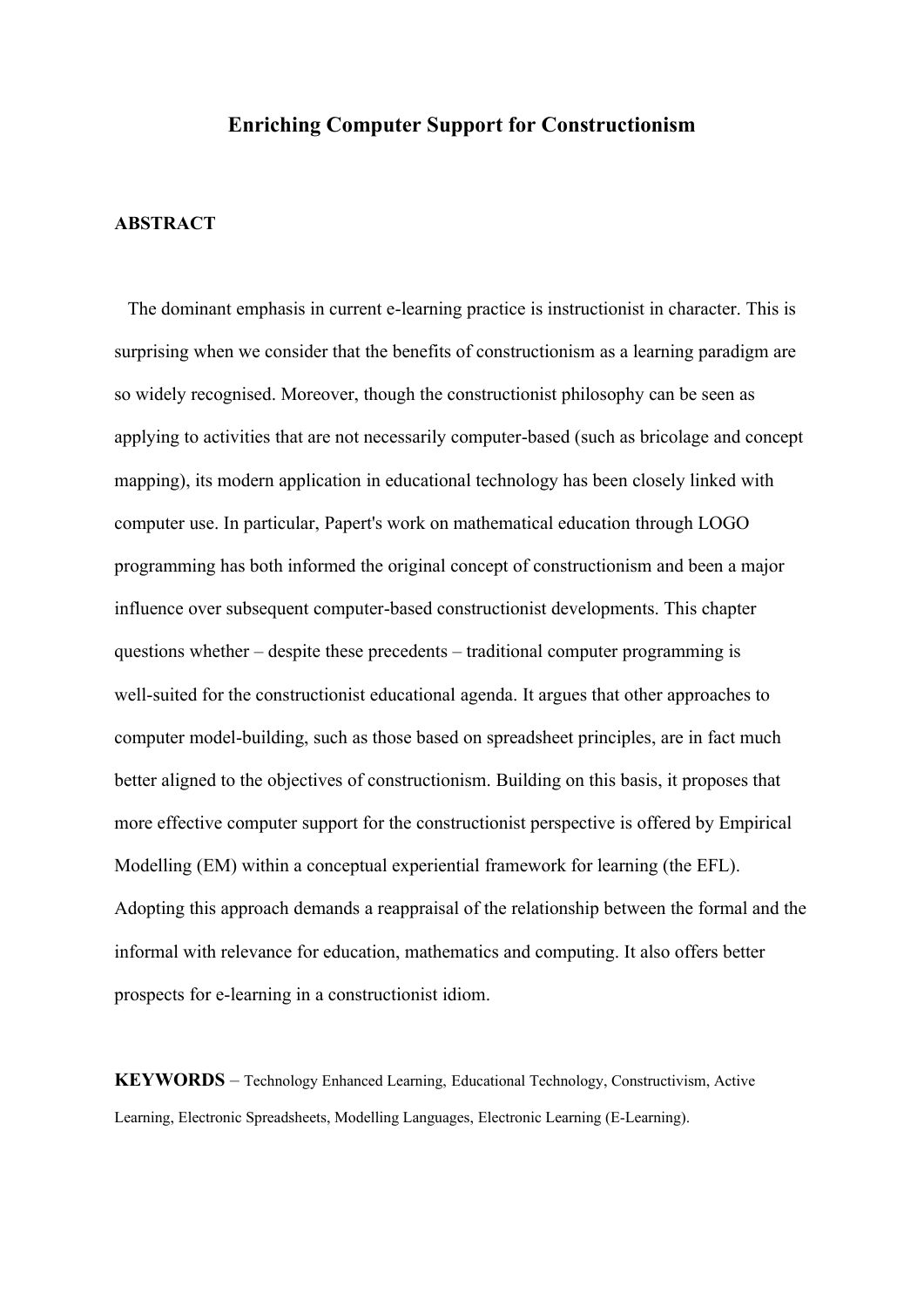### **INTRODUCTION**

The development of e-learning environments has been driven by the needs of universities, where the lecture is the dominant teaching method. The Internet can serve as an efficient mode of effecting lecture delivery. In some situations, the delivery of factual information is entirely appropriate. On the other hand, educationalists recognise the importance of interaction, and constructionists go further to propose a range of principles to facilitate active learning. In this chapter, we reflect on two complementary experiences: of developing microworlds as part of an e-museum; and of deploying a novel approach to constructing computer-based models for educational use. From these experiences, we draw inferences about issues related to using web-based environments for teaching and learning across a range of domains.

The broad aim of the e-Muse project was to investigate the concept of developing an Internet museum. A museum consists primarily of exhibits, supplementary explanatory material related to the exhibits together with hands-on activities to engage visitors. The e-Muse website is in essence a large collection of assets related to the ancient Olympic Games that has been developed with both museum and schools environments in mind. It comprises text, images, videos, together with interactive areas where visitors can participate in discussions and use facilities for uploading and downloading each other's work.

From the first, the project engaged with two tensions. In developing a virtual museum that bridged museum and school environments, there was an underlying cultural conflict. Whereas museologists were concerned primarily with accuracy and appropriate presentation, classroom practitioners' foremost concern was promoting interaction and engagement. Of course this is something of a caricature, in that both cultures had concerns about both accuracy and engagement, but their priorities were nonetheless distinctive. The second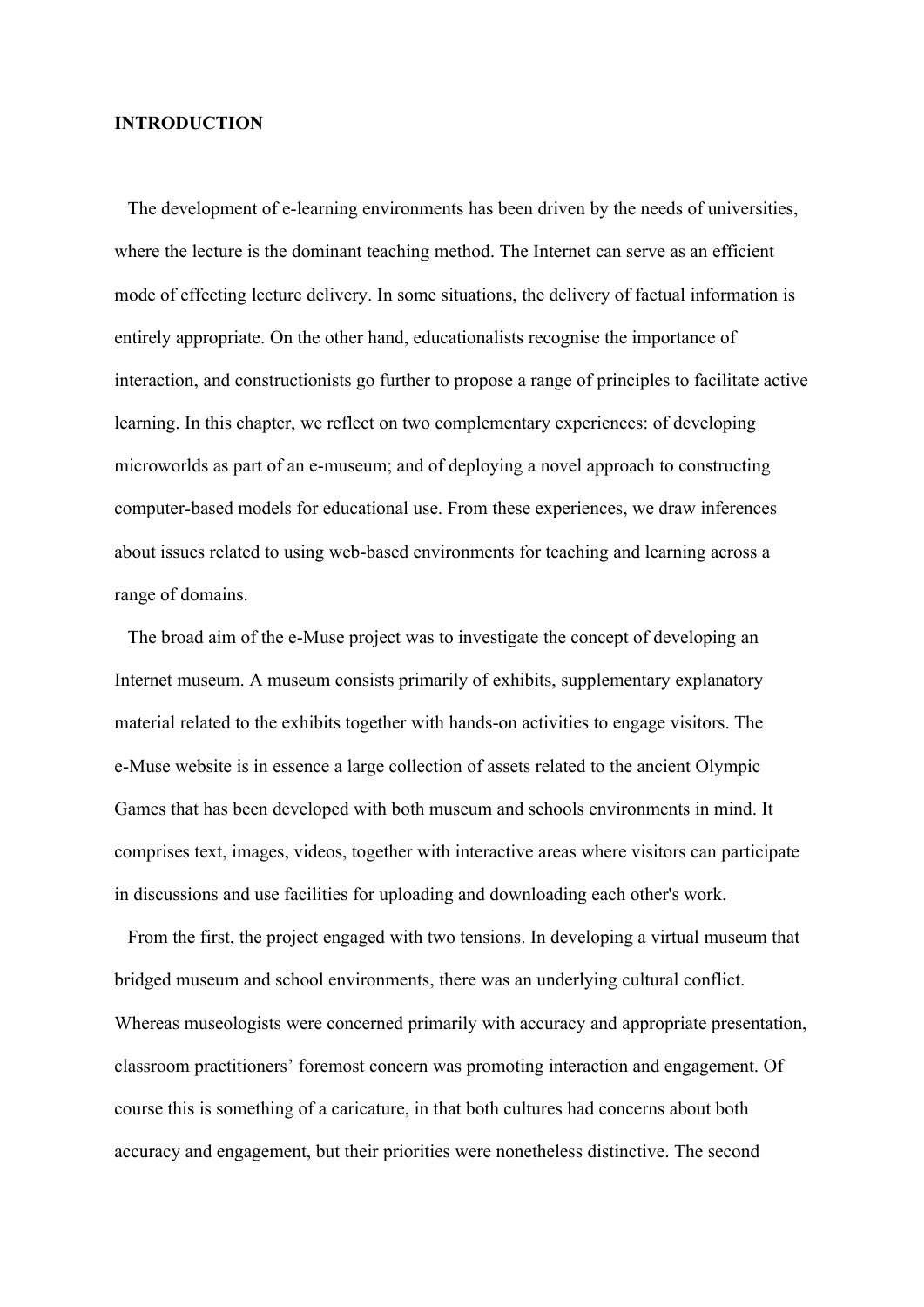tension stemmed from the first. Museologists might be characterised as most interested in the efficient delivery of accurate materials – an aspiration they have in common with the designers of so-called e-learning environments. In contrast, the development of e-Muse as an educational environment was heavily influenced by the constructionist literature (Harel & Papert, 1991), which puts its emphasis on ownership of ideas by the learner. In this respect, the development perspective was more closely aligned to that of the classroom practitioners, who place the accent on learning rather than delivery.

In e-Muse, two microworlds have been developed. These provide an interactive experience for e-museum visitors aimed at engaging and stimulating exploration of the e-museum. The microworlds are based on the throwing events of the Olympics, and are targeted at children of 10 years old and upwards. The practical development of these microworlds was carried out by the second author, working in collaboration with Dave Pratt, the director of the CeNTRE. The development made use of the Imagine Logo programming environment (Kalas & Blaho 2000), and was guided by observation and feedback obtained at a local school, where prototypes were trialled with schoolchildren. Our objective in this chapter is to relate this experience of developing microworlds to the broader question: *How can we best exploit constructionist principles in a web-based situation?* We are also led to consider the e-Muse development in relation to the more general issue of giving computer support for constructionism in other contexts, and, in particular, to the alternative approach to computer-based model building studied by the second author in his doctoral thesis (Roe, 2003).

One of the primary findings of the e-Muse project was that the realisation of constructionist principles was obstructed to some considerable degree by the lack of a facility for children to build their own models (Roe, Pratt & Jones, 2005). Though the Imagine Logo environment offered many features to assist the developers in empowering the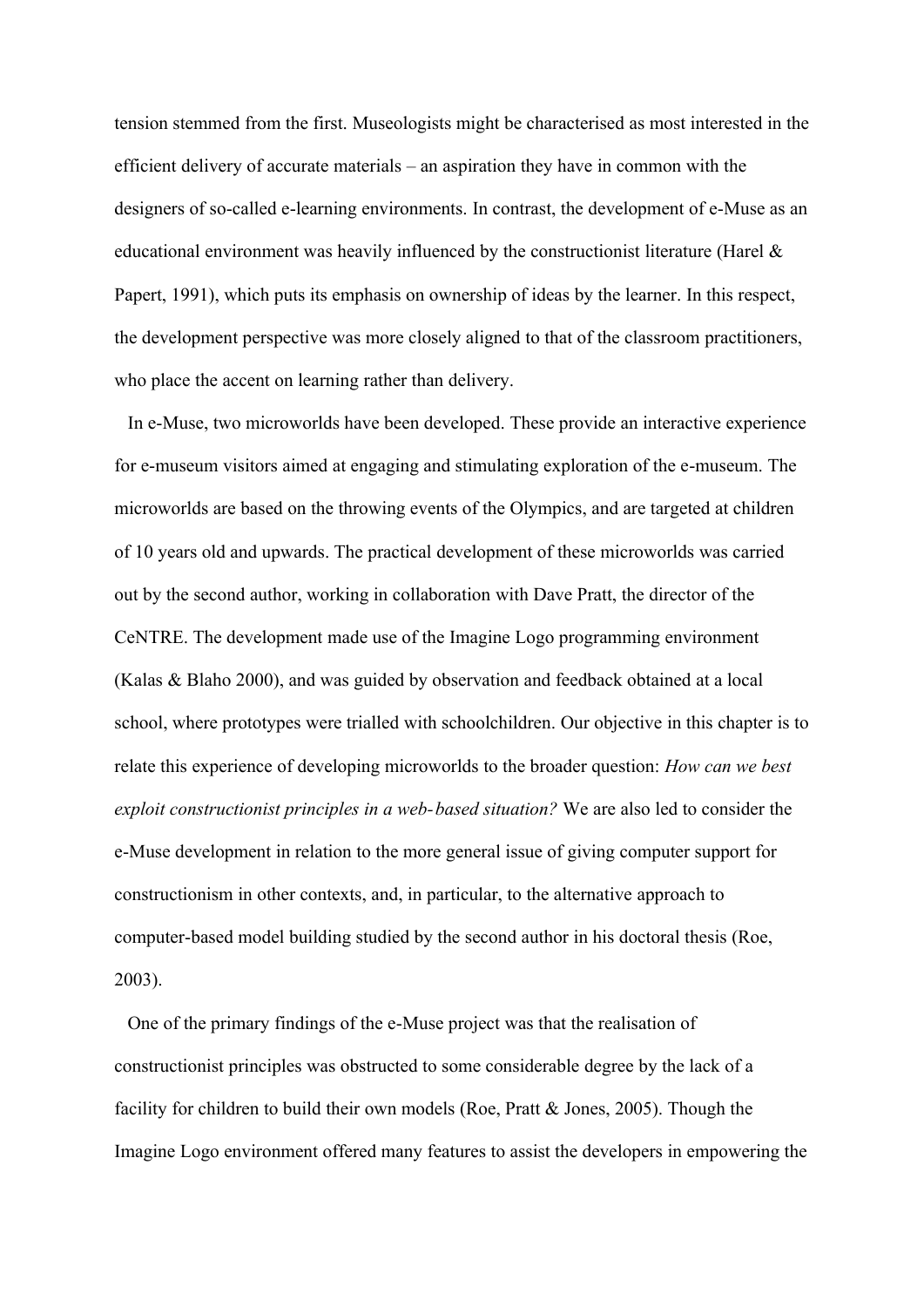user to interact with models in imaginative ways, the task of adapting models in response to children's perceived and expressed needs was typically too technical to be undertaken by any participant other than the primary developer. For this reason, the e-Muse environments afforded less flexibility and openness in interaction than was ideally envisaged.

The predominant delivery model for e-learning exhibits similar restrictions and lack of flexibility in interaction, though perhaps to an even more marked extent. As Bannan-Ritland *et al* (2002) have observed, designers of e-learning environments typically structure content in a particular sequence for delivery to the learner. This leads them to remark  $(p.12)$  that:

*... there are alternative theoretical foundations other than a traditional instructional system design perspective that can be applied to learning object systems based on constructivist philosophy of learning. To the best of our knowledge, a learning object system based in theoretical approaches steeped in constructivism has not yet been developed*.

Of course, it is not self-evident that the level of interaction advocated by a constructivist philosophy is achievable. Indeed, Ehrmann (2000) has argued that the idea of attaining interactive courseware that can give full support to constructionist principles is a mirage. He claims that this is due to the high human costs needed to achieve appropriate levels of interactivity. In this chapter, we argue that, whatever ultimate limits may have to be set on the aspirations of computer support for constructionism, the use of constructionist principles in conjunction with a more appropriate approach to computer-based modelling offers the potential for far greater levels of interactivity in e-learning environments. In the next section, we provide the background and motivation for this argument by considering the relationship between conventional programming and constructionism, both in its historical context, and in relation to the findings of the e-Muse project.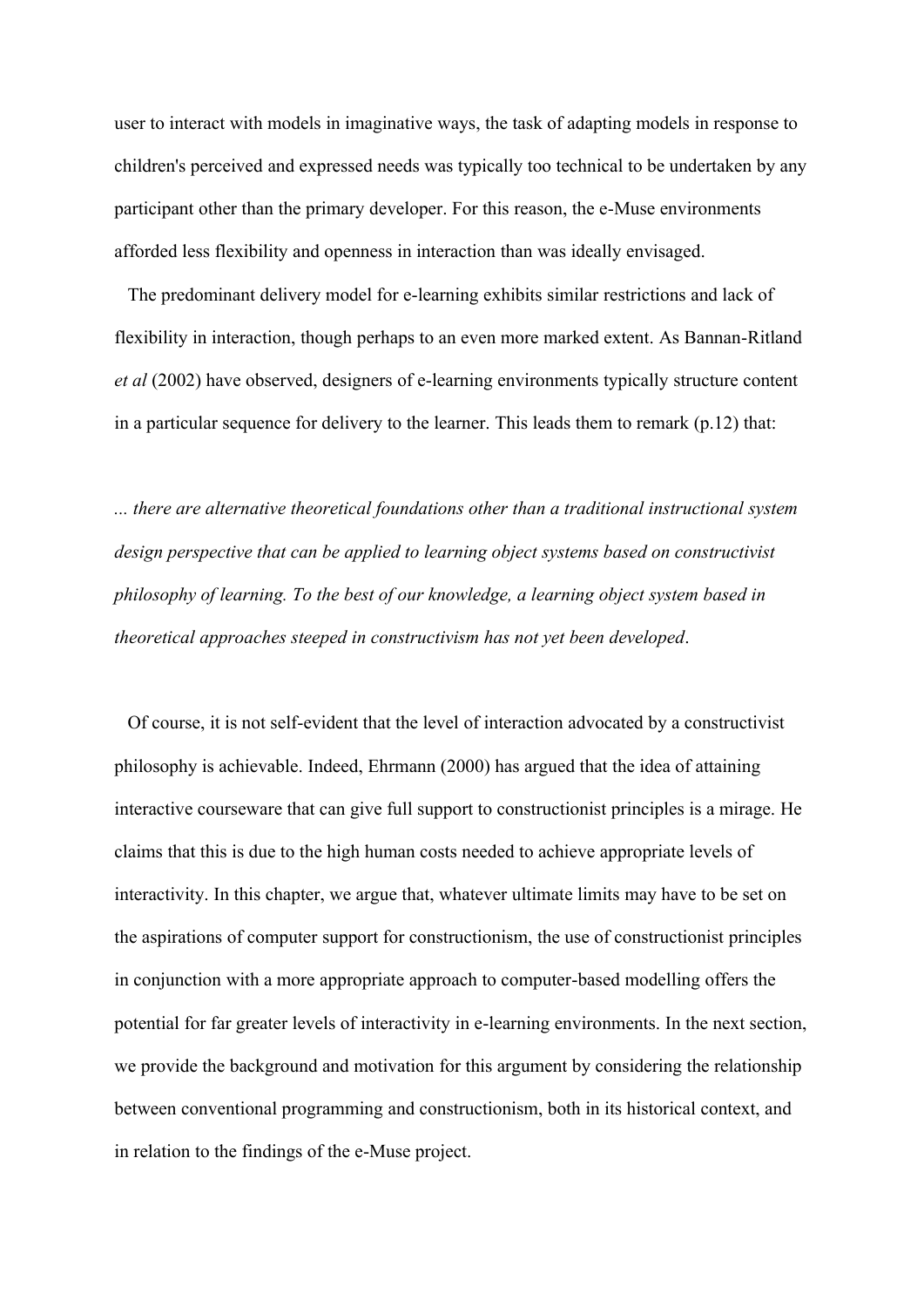## **PRINCIPLES OF CONSTRUCTIONISM**

Throughout its history, educational software has progressed through many phases, mirroring the development of cognitive theories of learning. Early instructional software was dominated by programs that reflected a behaviourist outlook – the inspiration for much 'drill-and-kill' software – where the computer acts as a replacement teacher, simply asking questions and gauging learning from the pupil's responses. Over recent years, educational software has tended to reflect a constructionist approach, where learners are given an environment to explore, make hypotheses and guide their own learning.

Examples of the careful design of microworlds began to emerge in the 1960's when a team, headed by Papert and Feurzeig, was developing the Logo programming language at MIT. This early work was primarily concerned with programming and problem-solving in the context of mathematical education (see Papert, Watt, diSessa and Weir, 1979; Watt, 1979). In particular, it advanced the radical notion that children need to play with and use mathematical concepts within a supportive computer-based environment before being introduced to formal work with those concepts (Papert, 1972, p.18):

*When mathematizing familiar processes is a fluent, natural and enjoyable activity, then is the time to talk about mathematizing mathematical structures, as in a good pure course on modern algebra.*

These initial ideas led Papert (1980) to conceive a radically new vision for mathematical education that was subsequently elaborated into a new paradigm for the teaching and learning of mathematics – the constructionist approach (Harel & Papert, 1991). Following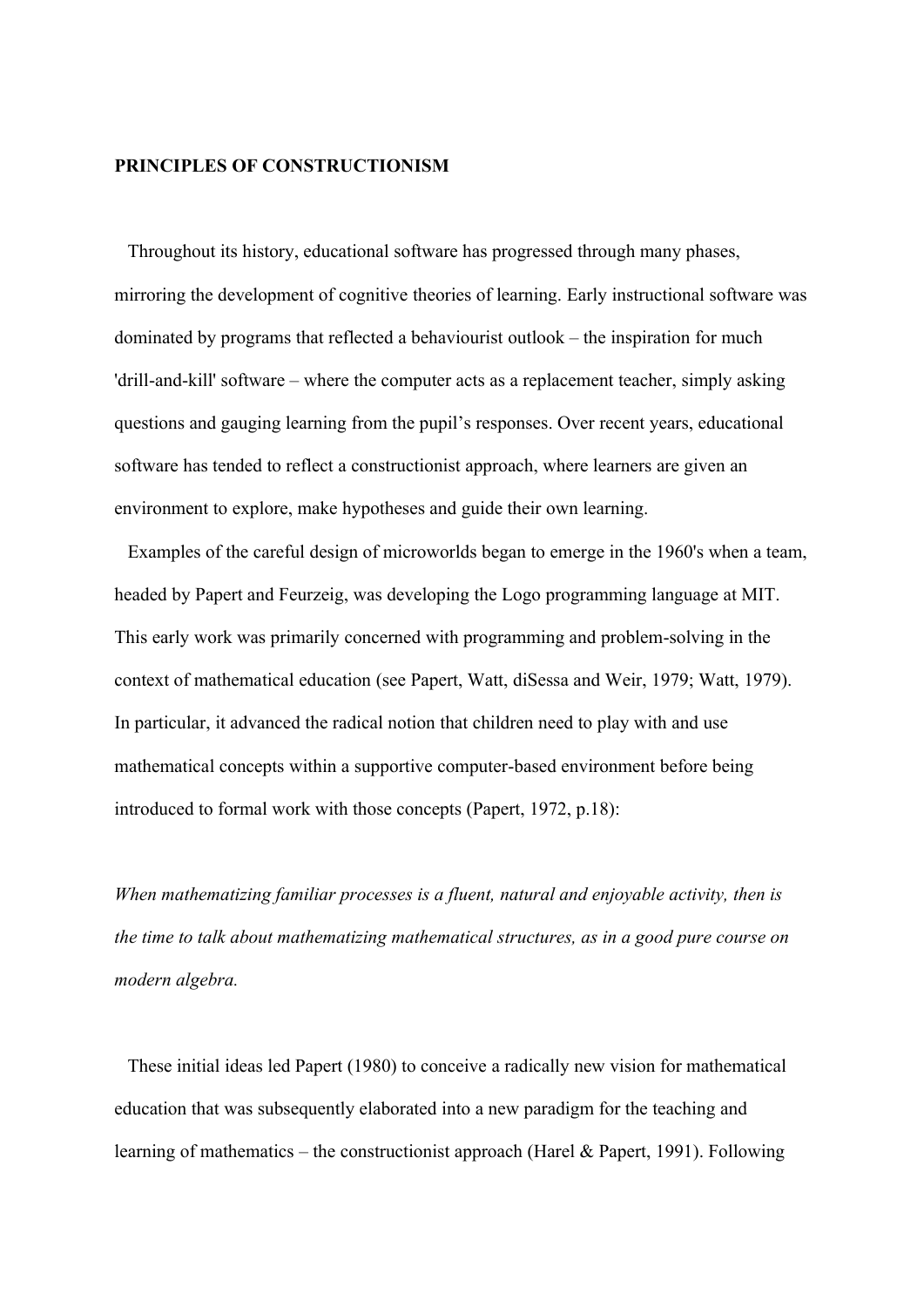(Roe, Pratt and Jones, 2005), we shall discuss model-building with reference to six underlying features of constructionist learning distilled from the literature:

- 1) Quasi-Concrete Objects Turkle and Papert (1991) refer to how the computer allows formal ideas to be accessed in a concrete way, through developing iconic representation of abstract mathematical ideas that can be manipulated directly by the user;
- 2) Integrating the Informal and the Formal diSessa (1988) has suggested that incorporating formal representations of mathematical objects in models in different ways may enable a child to make connections between the various formalisations and their informal use;
- 3) Using Before Knowing In our everyday lives, we typically use tools for particular purposes. Through such use, we learn about the effectiveness of a tool, its limitations, how well it serves its purpose, and may sometimes gain some insight into how it works. In schools, mathematics is a subject where, in general, you learn how to generate the object before you use it. In practice, the task of object generation proves too difficult, especially when disconnected from purpose. The computer makes it possible to invert the activity of learning mathematics so that use precedes generation (see the *Power Principle*, Papert, 1996);
- 4) Dynamic Expression When Papert proposed the turtle as a tool for constructing a dynamic notion of angle (and of course much else), he acknowledged that the computer offers a medium which – unlike paper and pencil – can incorporate dynamic representations of the world. He suggests that systems which are expressive of dynamic and interactive aspects of the world are more engaging to learn than static and abstract formalisms;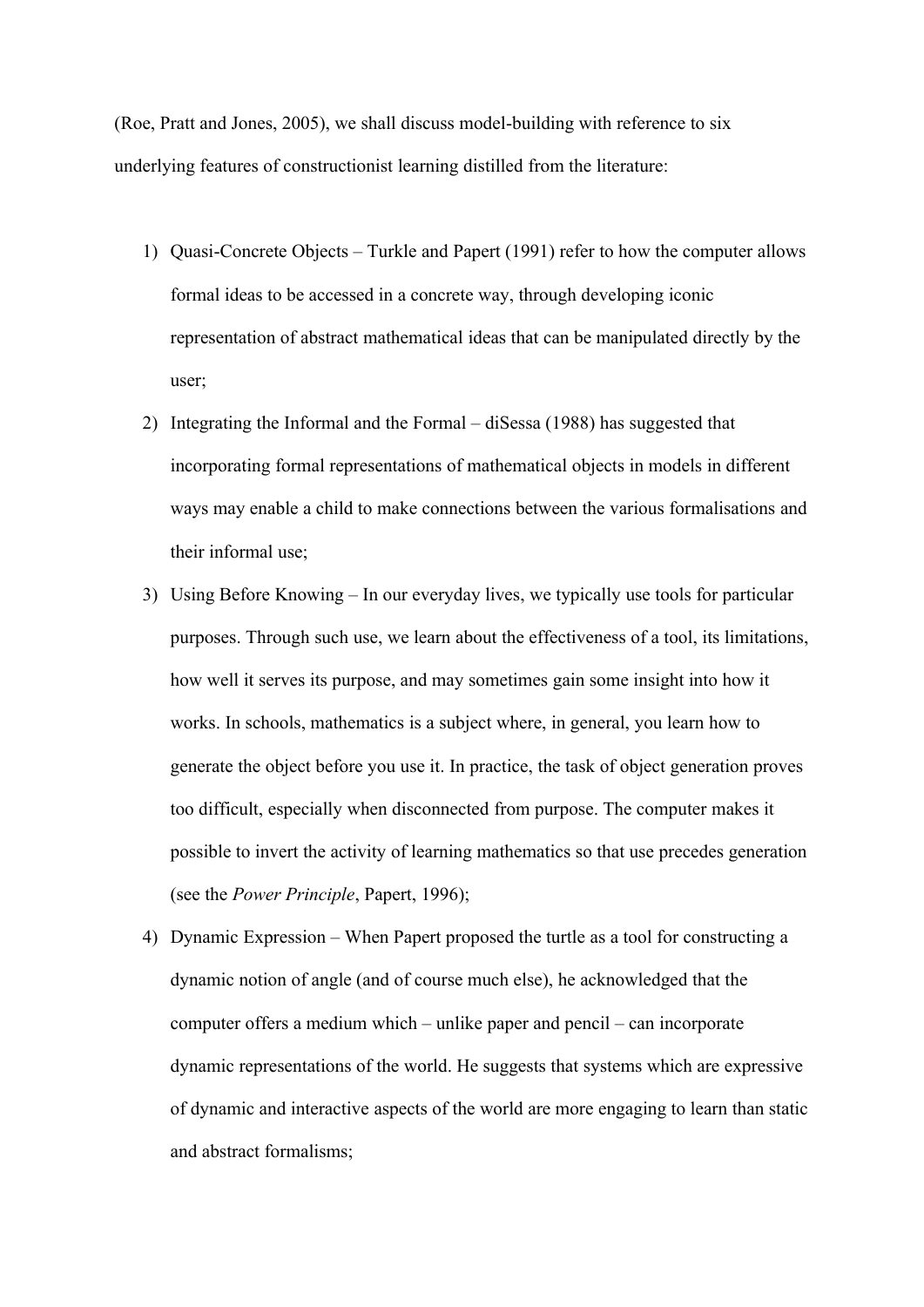- 5) Building Constructionism is based on the tenet that encouraging the building of artefacts is a particularly felicitous way of teaching mathematics. Pratt (2000) has demonstrated how this approach can be modified to apply to related activities such as mending;
- 6) Purpose and Utility The microworld approach can encourage purposeful activity through the building and modification of artefacts. Through such interaction, emergent knowledge is imbued with utility (Ainley, Pratt & Hansen, in press), so that the usefulness of the relevant abstractions is appreciated and their limitations are gradually discriminated.

The constructionist paradigm has much to teach developers of e-learning platforms (Roe, Pratt and Jones, 2005). To illustrate this, we consider the qualities of the Shotput microworld, a case study from the e-Muse project where learners can explore aspects of projectile motion. The Shotput microworld is intended as a multidisciplinary environment, bringing together physics, maths and physical education (Logotron, 2005). The primary objective in constructing the microworld is to enable children to explore factors involved in projectile motion in a situated learning context where they can in parallel address the challenge of throwing an actual shotput as far as possible. Learners can measure characteristics of actual throws and input these values within the microworld to simulate the flight path of their actual throw (see Figure 1).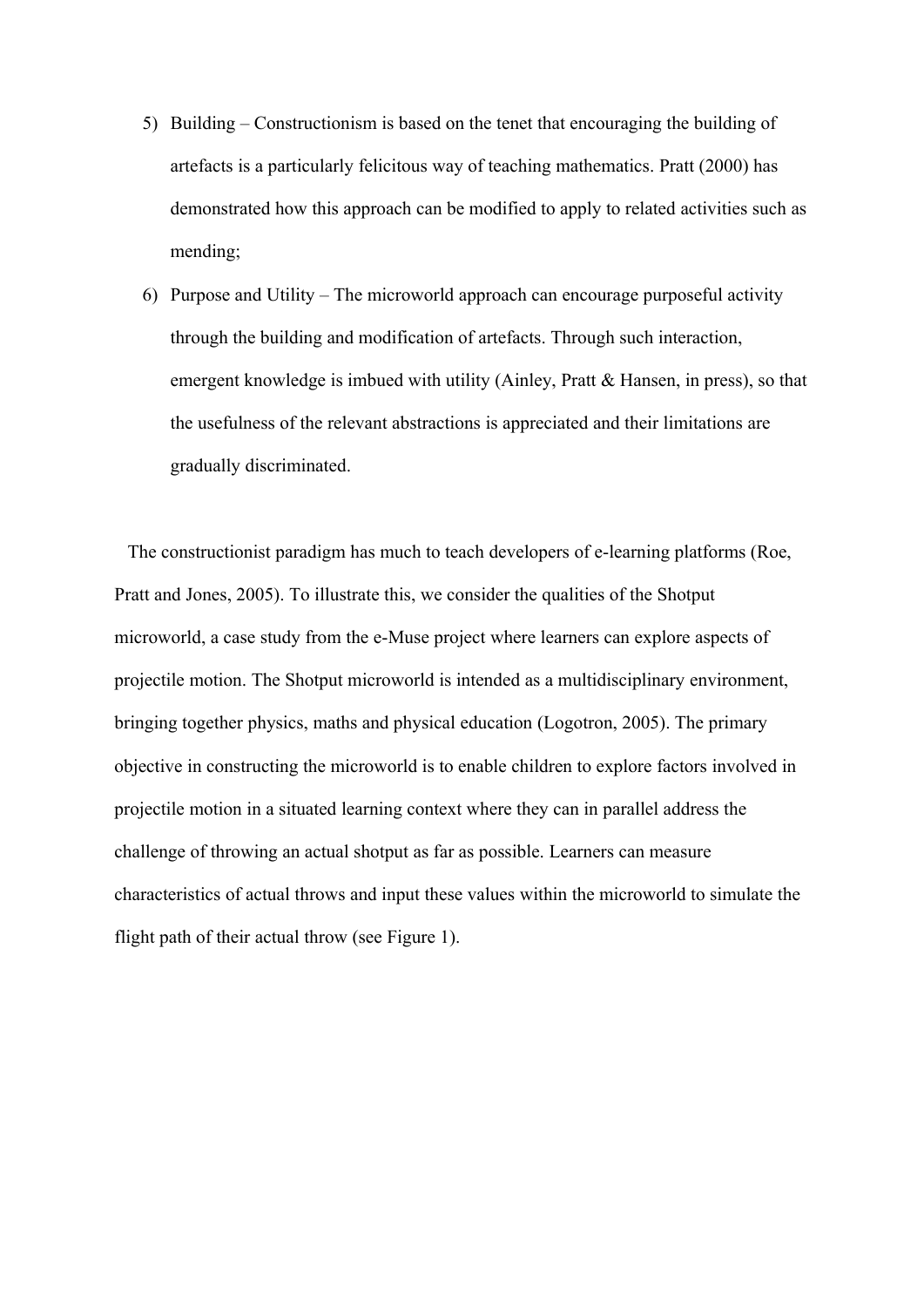

Figure 1 – The Shotput microworld

Learners can then explore the question of how they could go about improving their throw by altering suitable parameters. Since the characteristics that can most easily be directly measured (Distance thrown, Time of flight) are those that are typically considered to be outputs, the microworld allows input and output parameters to be freely swapped in such a way that any two of the five important variables can be designated as outputs. The main challenge for the learner is to understand the distinctive roles for inputs and outputs, knowing which variables in the physical environment it is sensible to change, and how they might be changed. The microworld also offers facilities for children to tabulate interesting results, compare multiple flight paths in parallel, and produce graphs of the table of results.

The typical development step for the Shotput microworld was based on an educational iterative design methodology (Pratt 1998, Cobb *et al* 2003). In such an approach, development and testing phases are iterated so that after each development phase testing with children is undertaken to establish required changes to the interfaces or the tools provided and determine whether any misconceptions are promoted by the microworld. In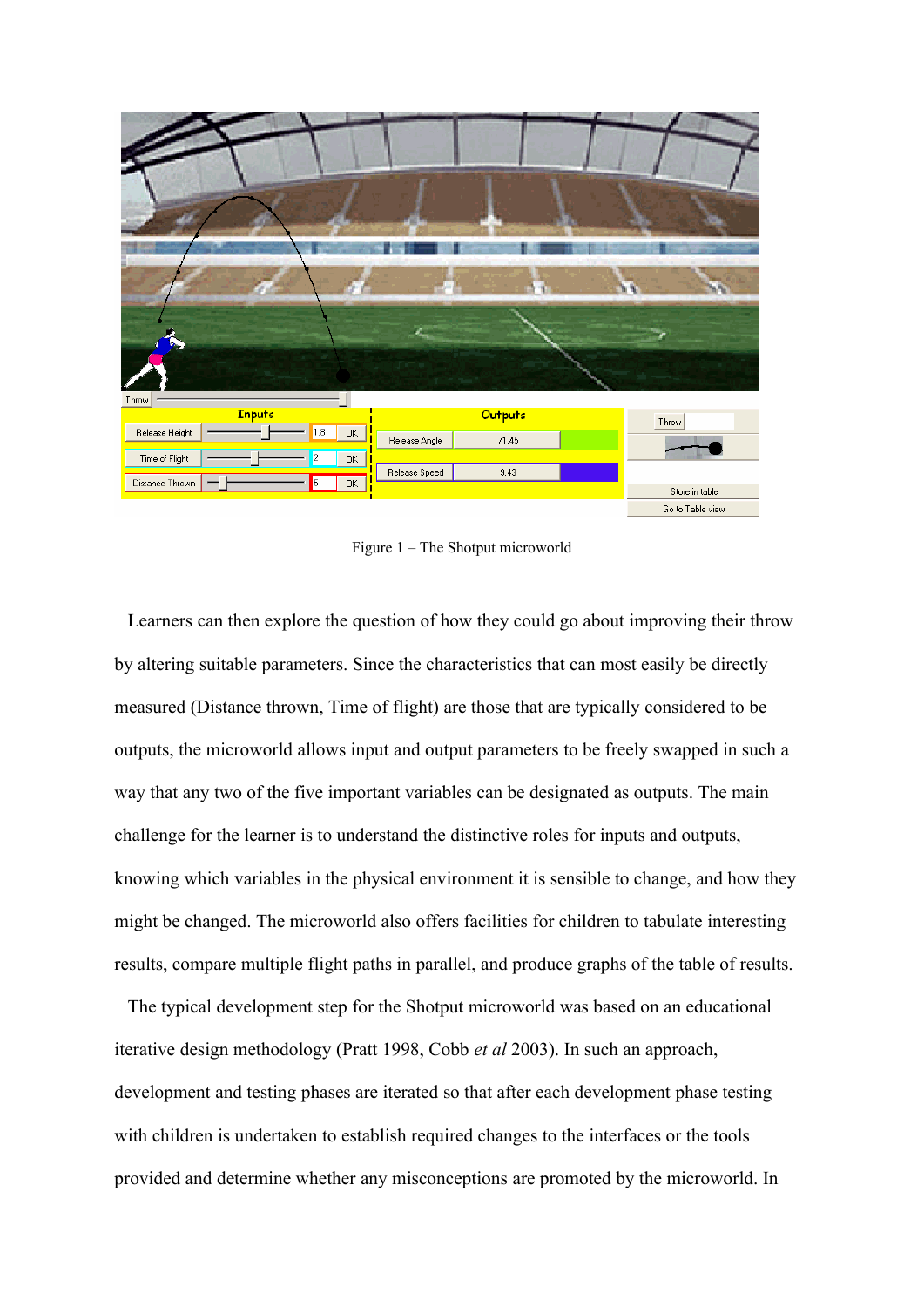each subsequent phase, the development becomes more stable and the number of children in the test phase is increased so as to generate evidence that the microworld can be used to learn in the intended domain. This integrated design and testing involves learners (and teachers) closely in the software development cycle. However, it is the software developer who makes the required adaptations, and once a final design is settled upon, teachers cannot adapt the software to suit their own individual requirements.

The Shotput microworld exhibits most of features of constructionist learning cited above. The formal concept of the parabola of projectile motion is expressed visually by the iconic shotput flight on screen, a concrete instantiation based on a formal idea. Interaction with the model allows the learner to step through the simulation instant-by-instant and compare the locations of shotputs thrown subject to different input parameters at any particular point in time, illustrating diSessa's principle of incorporating formal representations in several different ways. Learners can use the model before – and indeed without – knowing how the model works, since the sliders afford informal experimentation with shotput motion prior to conceptualisation of the underlying formal model of the dynamics. Because of the close correspondence between the positions of the sliders just beneath the main window in Figure 1 and the dynamic visual representation of the shotput behaviour, any changes to the model's parameters are immediately discernible in the microworld, and this functionality illustrates dynamic expression in the model. The learner uses the microworld with a sense of purpose, namely to improve their shotput throwing performance.

Experience of the e-Muse project endorsed many of the above ideas about the virtues of a constructionist approach. The cooperative activity through which the e-museum exhibits were developed promoted a high degree of engagement from pupils and stimulated them to think about the dynamics of motion in association with interaction in real-world environments. The qualities of the Imagine Logo environment often meant that interactive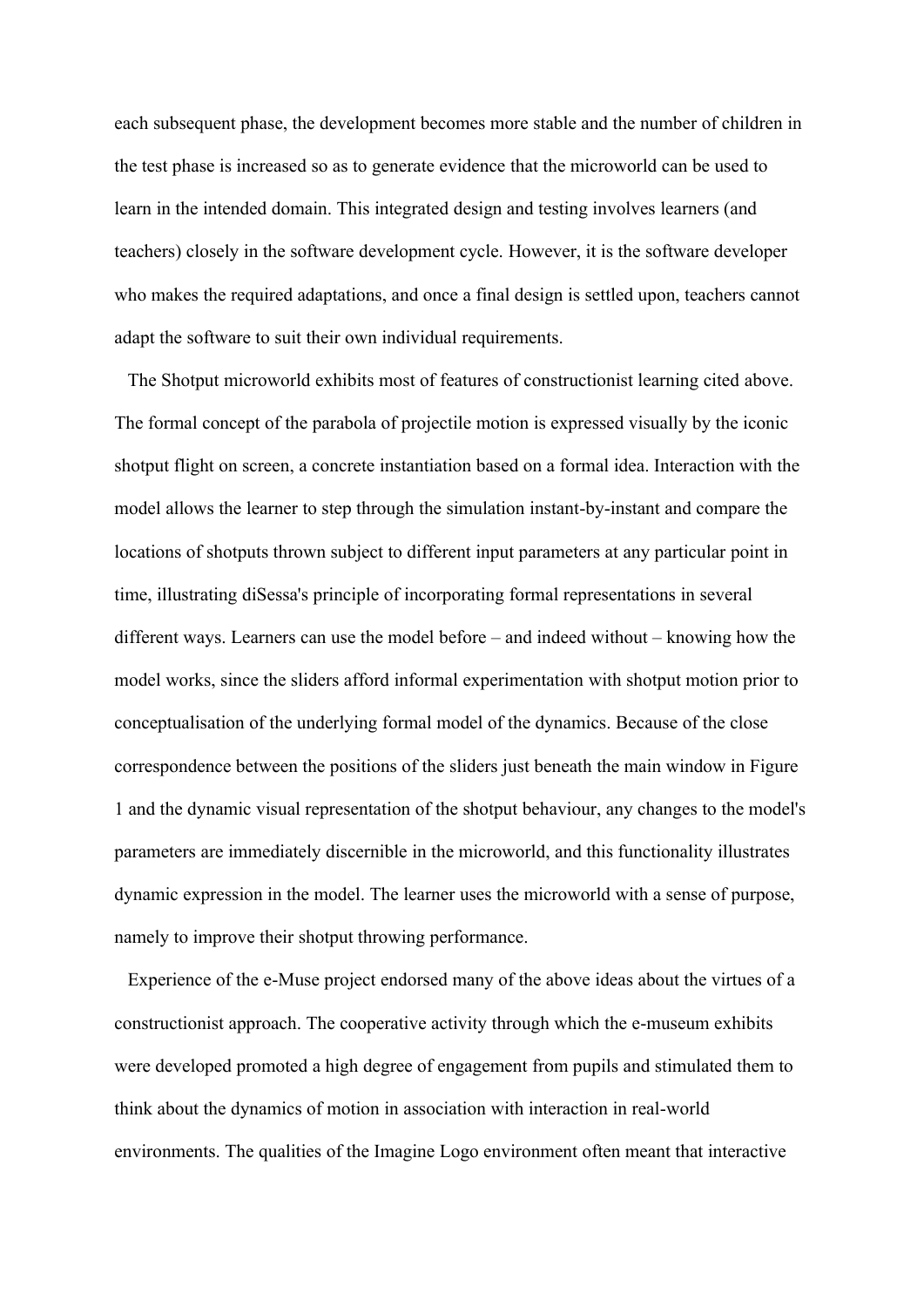features could be introduced into prototype models relatively easily, so that pupils could have a degree of control over interaction beyond that normally available in an e-learning environment.

In addition to these positive qualities, the e-Muse project also disclosed problematic issues. The main constructionist element missing in the Shotput microworld is the ability for learners to build their own models. Learners are limited to manipulating predefined parameters within the world, and extensions to the basic model that might be readily encountered in open exploration (e.g. altering the mass of the shotput, experimenting with gravity to simulate throwing on the moon) would be difficult to incorporate into the model. It is difficult to know how to take due account of the high level of commitment and expertise on the part of the educator and developer when trying to make an objective assessment of the quality of the learning activity and degree of engagement afforded by the microworld. Much of the actual model-building process was technically challenging and not closely allied to learning about the target domain of projectile motion. Even if a learner had the skills of the developer, it is not clear that the required model-building to alter the model in the examples described would promote domain learning rather than 'learning about computer programming'. In the following section, we explore this theme in more detail.

## **CONSTRUCTIONISM AND PROGRAMMING**

Of particular significance in the constructionist tradition are environments that support 'active learning', in which learners are actively involved in building their own public artefacts. The emphasis in active learning is on the mental processes that occur during the construction of the artefact, not on the quality of the final product. The situated and public nature of the construction activity is also identified as important. For instance, in developing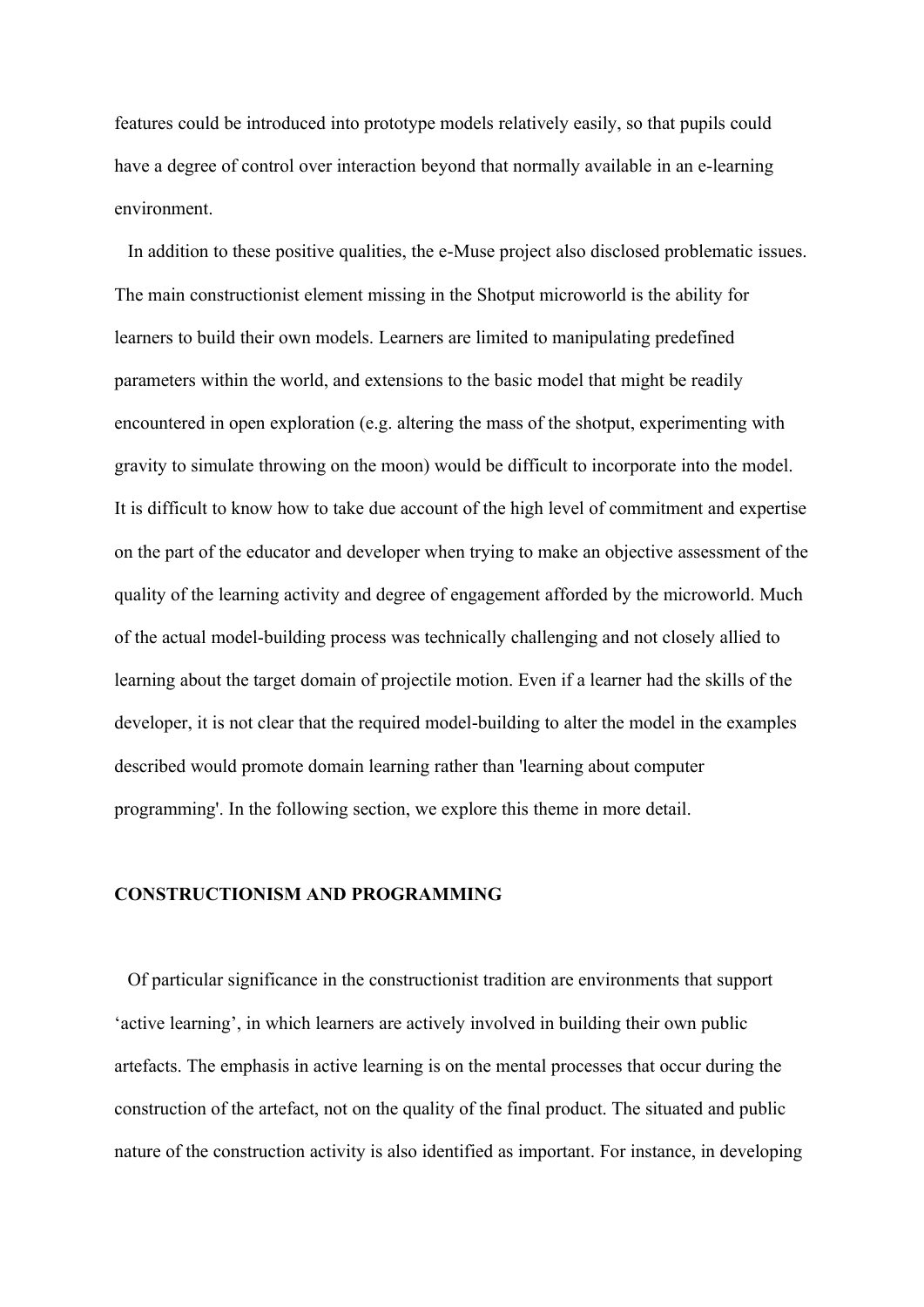his vision for constructionism, Seymour Papert stresses that the active building of knowledge structures in the head often happens especially felicitously when it is supported by construction of a more public sort 'in the world' (Papert & Harel, 1991). There are many reasons why active learning is seen as particularly beneficial: learners can pursue their particular interests, can see a tangible result with potential application and relevance, and are motivated to communicate their understanding to others.

The advent of computer technology for learning has opened up new avenues for developing concrete models in the form of interactive computer-based artefacts. To meet the requirements for (computer-mediated) active learning, it must be possible for ordinary computer users to construct such artefacts, so that meaningful learning of a domain can proceed in tandem with the construction of the interactive artefact. In her study of end-user programming, Bonnie Nardi (1993) claims that those who are not computer specialists can create personally meaningful computer models if the programming environment eliminates much of the accidental computational complexity. By way of example, she cites end-users creating computer-aided design models, LOGO programs and spreadsheet models.

In our view, the issues surrounding computer support for active learning have yet to be adequately addressed. Ever since Papert first developed the LOGO environment, there has been some ambiguity about the relationship between computer programming and the educational objectives of constructionism. Is computer programming to be viewed as an activity that – of itself – serves the educational objectives of the constructionist agenda, as the LOGO environment might suggest? Or is computer programming simply the means to set up environments for model making using techniques that are not – or at any rate are not perceived as – computer programming? In practice, the distinction between 'learning about computer programming' and 'learning about a domain independent of computer programming' is not always clearly respected in computer-based environments that support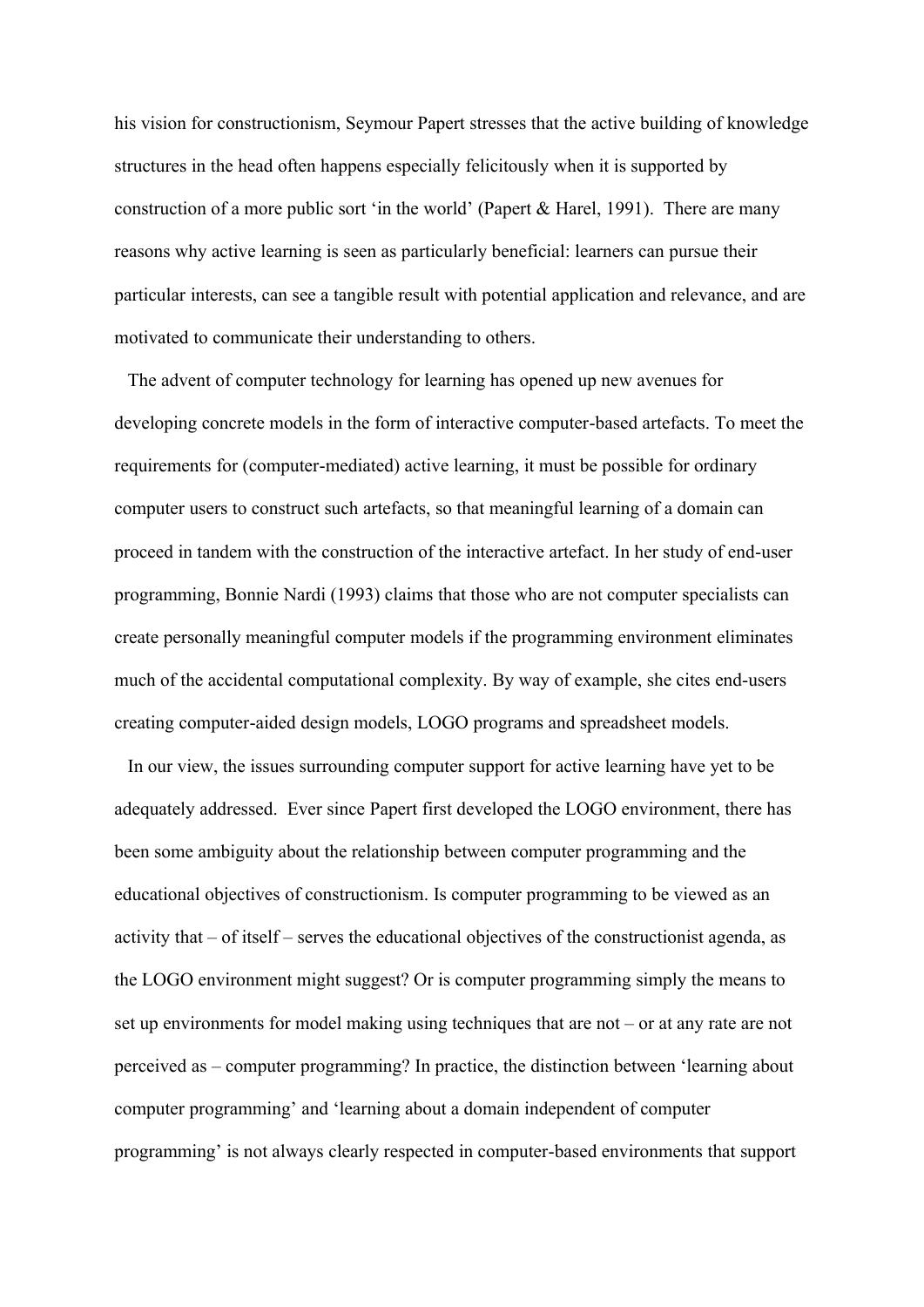active learning. What is more, educationalists and computer scientists alike seem relatively insensitive to the potential implications of adopting different perspectives and approaches to constructing computer models.

In this chapter, we argue that there are highly significant distinctions to be made between the different perspectives we can adopt on providing computer support for active learning. In particular, there is a fundamental conceptual distinction to be made between using spreadsheet principles and other programming paradigms (both procedural and declarative) that focus on programs as recipes for performing goal-directed transformations. Our thesis is that programming paradigms rooted in the classical view of computation are not well-suited to providing support for the constructionist learning agenda. On this basis, we propose an alternative framework that builds on the principles for spreadsheet engineering identified by Grossman (2002). The remainder of the chapter is in two principal sections: the first discusses the relationship between classical computer programming and constructionism; the second briefly introduces and illustrates our alternative perspective on computer-based modelling building ("Empirical Modelling").

The relationship between computer programming and constructionism is conceptually complex. Papert's aspiration for the use of LOGO is that constructing a program should be a valuable learning experience in which a pupil becomes familiar with geometric concepts and with strategies for problem solving and design (Papert, 1993). There is an implicit assumption that the process of program construction is well-aligned to useful domain learning and to constructionist principles, but there are potentially problematic issues to be considered:

 *extraneous activity* – Much of the learning associated with model-building is computer-programming specific: it is concerned with manipulating programming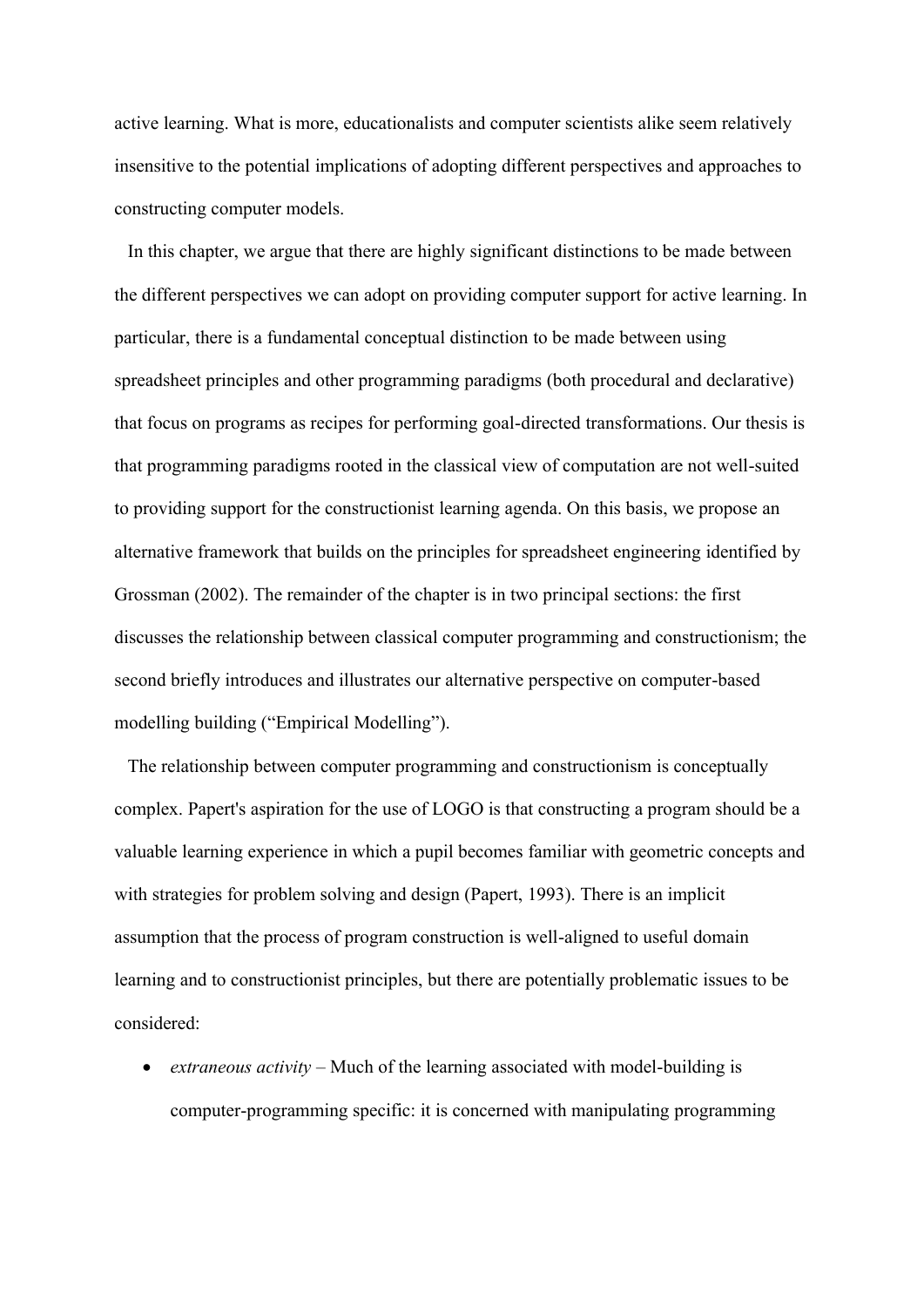language commands, procedures and parameters rather than with developing knowledge of geometric concepts or abstract thinking strategies;

 *planning rather than exploration* – Classical programming is not conceived as an iterative experimental process: programmers are encouraged to plan and preconceive their application rather than to develop a model in an open-ended fashion where its significance can emerge during the development.

Extraneous activity in computer supported domain learning is a problem for which many different remedies have been proposed. Soloway (1993) raises "the heretical question: *Should* all students learn to program?", and advocates the use of domain-specific, scaffolded, computer-aided design environments as an appropriate substitute for "those pesky semi-colons". The educational experts who respond to his question are positive about the importance of learning to program, and about the valuable – if not essential – contribution it can make to broader domain learning. The diversity of opinions about how to teach programming so that it does not obstruct domain-learning highlights such issues as: how best to provide programming interfaces for end-users; whether or not to use graphical front-ends; whether to use object-oriented principles or recursion, linked lists and trees.

The significance of being able to treat computer programming as an exploratory activity, rather than a planned activity, is likewise well-recognised. Ben-Ari (2001) discusses how computer programming, as practised, contains the element of re-design in response to interaction with the partially-developed program that is characteristic of bricolage (Levi-Strauss, 1968). This is endorsed by Fred Brooks's observation (1995) that programmers see their work as a craft where they wrestle with incompletely understood meaning, and by proposals for software development based on techniques such as 'eXtreme Programming' (Beck, 2000).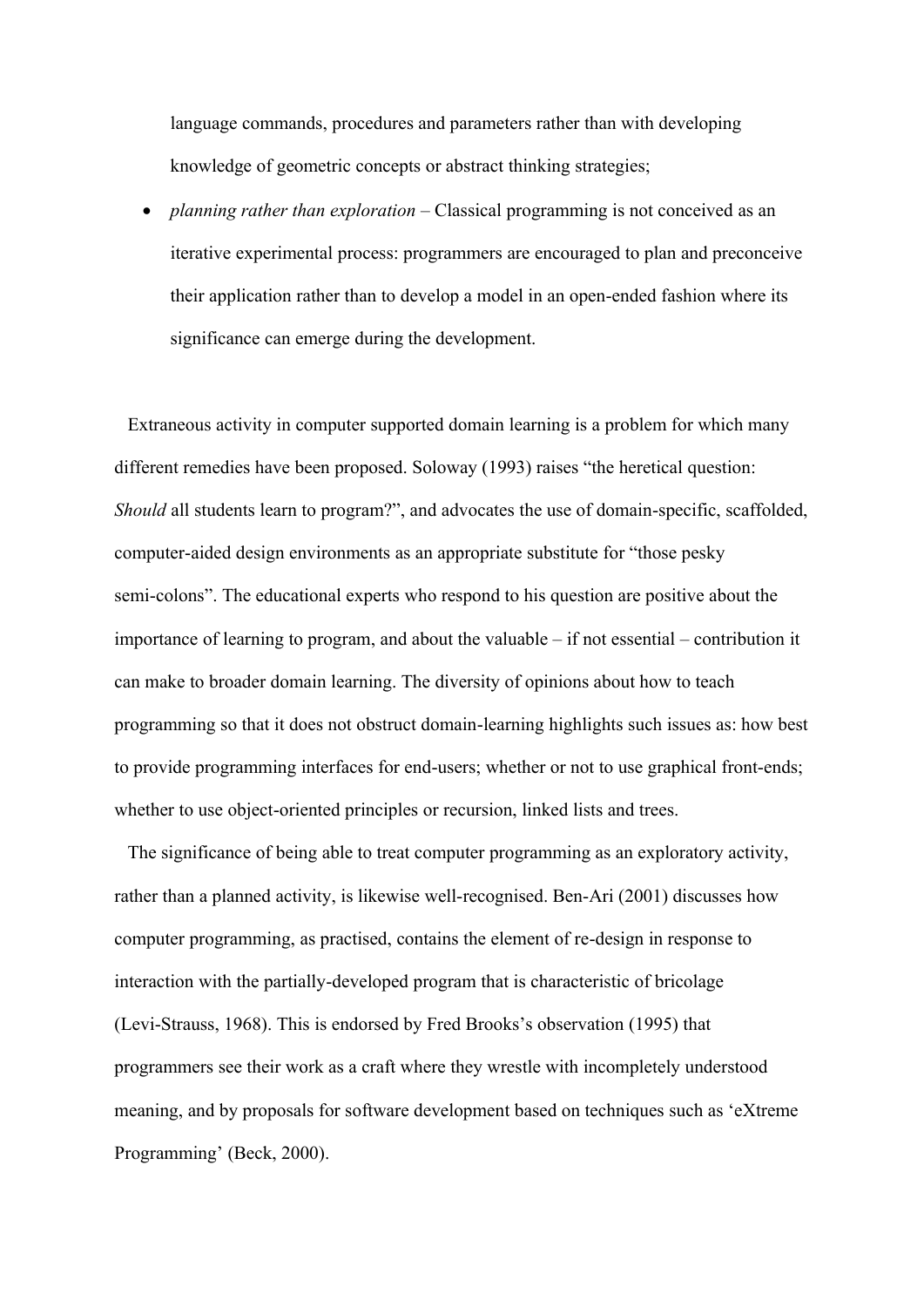The thesis of this chapter is that a proper appreciation of the problem of providing computer support for constructionism can only be gained through looking at a deeper issue than the flavour of programming paradigm, the interfaces for the end-user, or the method of software development. There is a profound ontological distinction between an artefact that is developed in active learning and a computer program. To interpret computer support for constructionism effectively it is necessary to shift attention from the concept of computer program that is endorsed by the classical theory of computation, and focus instead upon the way in which the programmed computer itself serves as a physical artefact. This is best appreciated by comparing the thought processes that accompany contemplation of the artefact in active learning with those associated with developing a computer program.

In active learning, the artefact under development is a source of experience. Throughout its development, the learner is invited to project possible interpretations and applications on to the artefact as it evolves. The learner asks such questions as "what can I do with this now?" and "how can this particular kind of interaction with the artefact now be interpreted?". In so far as some reliable interactions with the artefact are familiar to the learner, it implicitly embodies knowledge. At the same time, since many of the plausible interactions contemplated may be as yet unexplored, the artefact in some respects embodies the learner's ignorance. The educational qualities of interaction with the artefact mirror those exhibited in an informal exposition of a proof. Such an exposition is mediated by artefacts, so that the reader can be invited to anticipate the next step, and introduced to the situations in which false inferences can be drawn or unsuccessful strategies adopted.

By contrast, developing a program is understood (from the perspective of the classical theory of computation) with reference to assertions of the form "this is what the program is intended for; these are the kinds of interaction that it admits; these are the ways in which responses to this interaction are to be interpreted". It is of course the case that, in any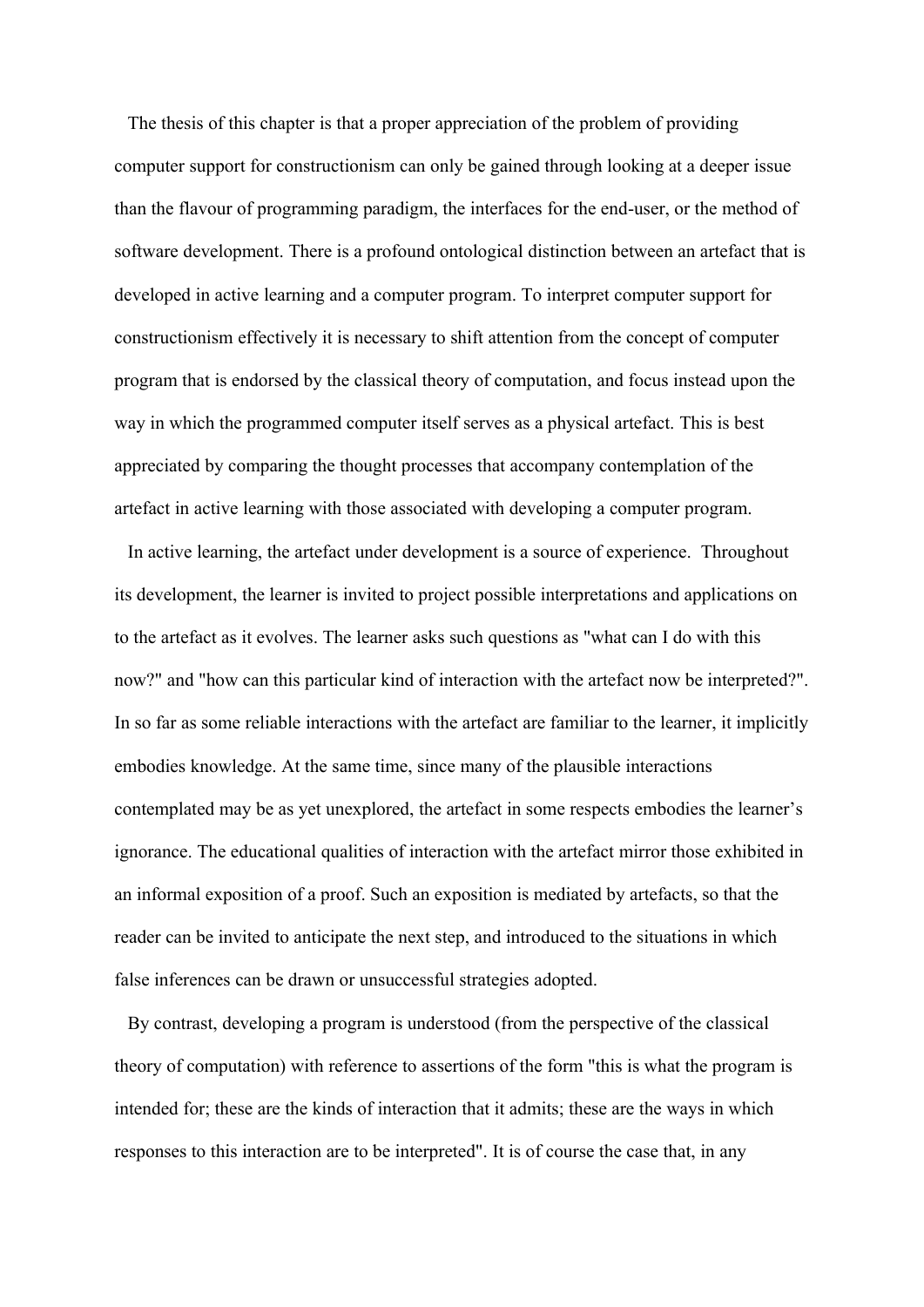complex programming task, essential knowledge of the domain is developed through experimental activity involving artefacts (as represented by use cases, UML diagrams (Jacobson *et al*, 1992), and prototypes of various kinds). But while this domain knowledge plays a fundamental role in programming, it is primarily directed at the intended functionality and interpretation of the program. For this reason, the artefacts developed in framing requirements serve only for reference purposes once the program implementation begins. A computer program resembles a formal proof in that it follows an abstract pattern of steps whose meaning is entirely contingent upon adhering to a preconceived recipe that is invoked in the correct – fastidiously crafted – context.

The above discussion suggests that the conventional perspective on computer programming is unhelpful in understanding how to give computer support to constructionism. This is not to deny the practical value of computer-based environments that have already been developed for active learning, but to observe that they ideally demand a conceptual framework quite different from that offered by classical computer science. With the possible exception of domains in which learning is primarily concerned with understanding processes, it is in general inappropriate to think of a learning artefact as a computer *program*. For reasons to be briefly explained and illustrated in the following sections, we prefer to characterise computer-based artefacts for active learning as *construals*.

Our proposal to discard the notion of program in favour of 'construal' is in the first instance significant only as a meta-level shift in perspective. In practice, spreadsheets already provide examples of such construals. It is also likely that, in asserting that "we need to fundamentally rethink how we introduce programming to students", "we require new types of programming tools", and "we need new programming paradigms", Resnick and Papert (Soloway, 1993) have in mind a much broader notion of 'program' than the classical view of computation supports. Nevertheless, making the explicit distinction between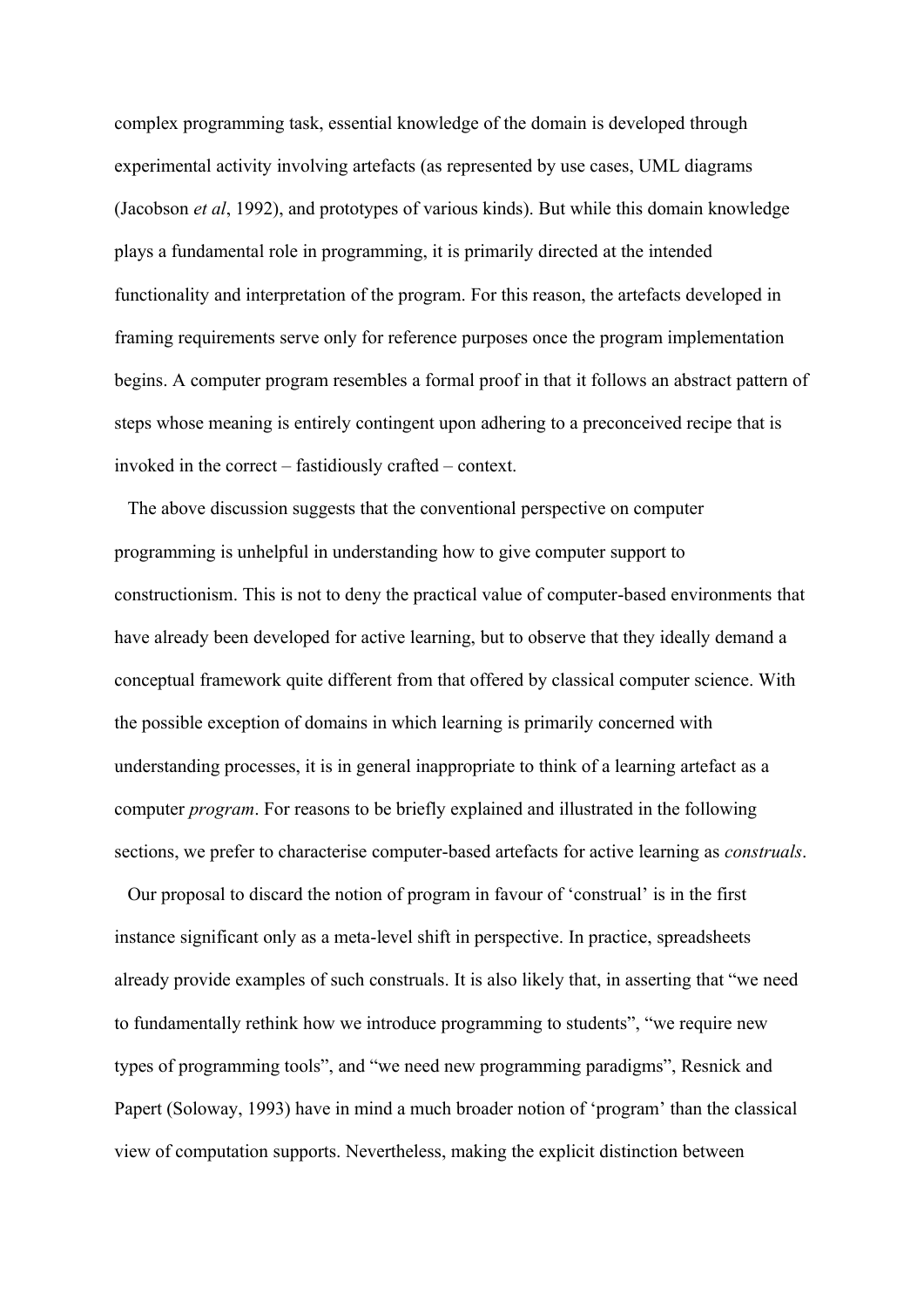programs and construals liberates a radically different view of what computer support for constructionism entails, and lays the foundation for a better understanding with implications for theory and practice. For instance, it can help to identify more effective principles and tools for building learning artefacts, and may help to explain practical developments, such as the success of spreadsheets and the relative lack of popularity of programming as a learning tool for the non-specialist (cf. Nardi, 1993), and the emergence and subsequent disappearance of Logo from the UK National Curriculum (cf. Noss & Hoyles, 1996).

## **CONSTRUCTIONISM AND EMPIRICAL MODELLING**

Our description of a learning artefact as a construal borrows from the work of David Gooding, a philosopher of science. Gooding (1990) used the term to describe the physical artefacts and procedures for interaction, observation and interpretation that Faraday developed to embody his understanding of electromagnetic phenomena, as it evolved through practical experiment and communication with other experimental scientists. In that context, experiment has a significance beyond the popular understanding of the scientific method (as in Sanella (1997): "One develops a theory that explains some aspect of reality, and then conducts experiments in order to provide evidence that the theory is right or demonstrate that it is wrong."). Though Faraday's experiments did eventually underpin Maxwell's mathematical theory, they initially had a far more primitive role. For instance, they served to distinguish transient effects from significant observables, and to relate Faraday's personal construals of a phenomenon to those of others who had typically employed different modes of observation and identified different concepts and terminology.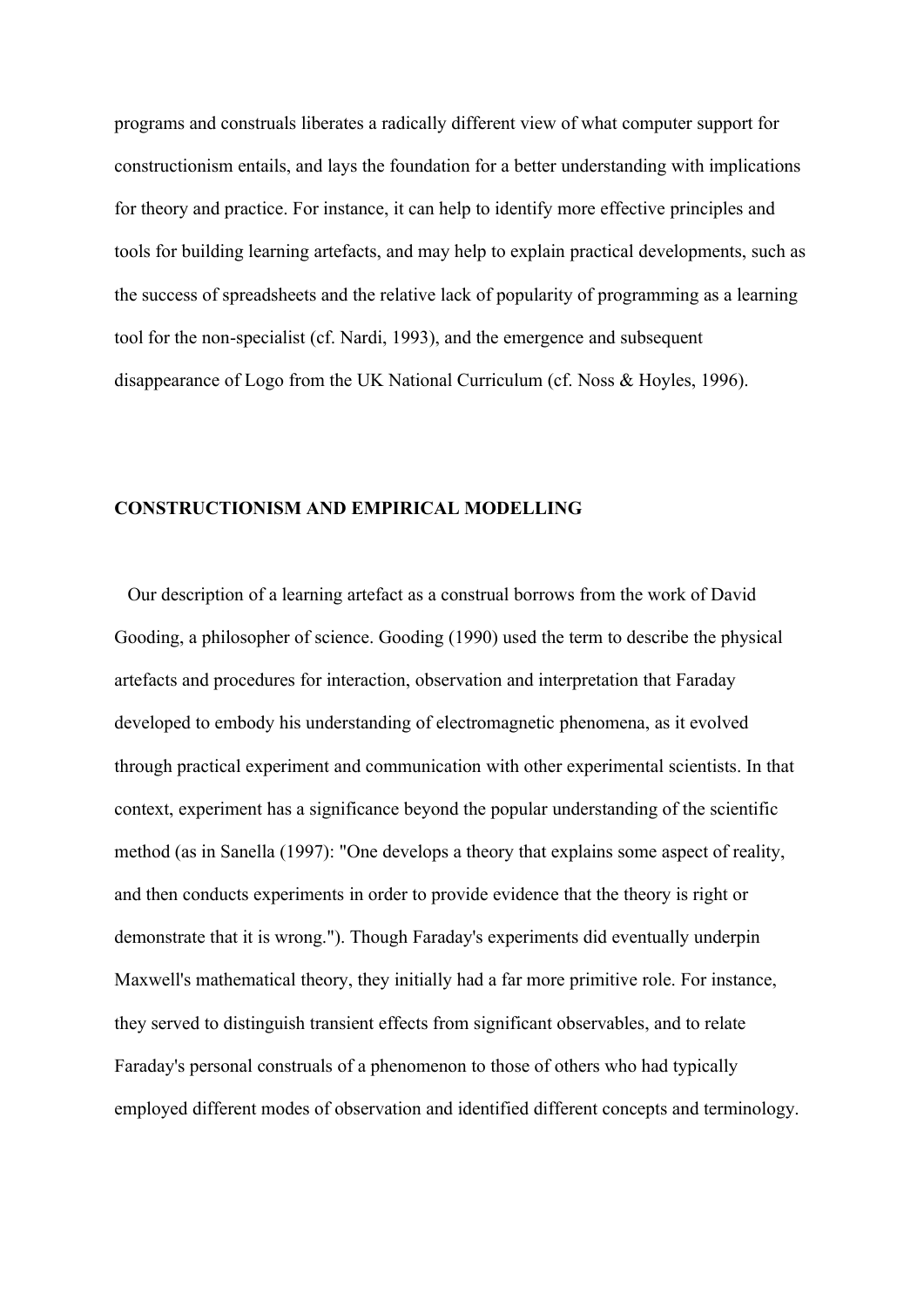Such experiments were not conducted post-theory to 'explain some aspect of reality', but rather to establish *pre-theory* what should be deemed to *be* an aspect of reality.

A construal is typically much more primitive than a program. It is built with a referent in mind. The conventions for interacting with it and interpreting these interactions are quite informal and fluid. In general, whether a particular interaction has an interpretation can only be appreciated by consulting the immediate experience it offers and recognising this as corresponding to an experience of the referent. A possible construal for the electromagnetic phenomenon associated with a wire coil might be a depiction (e.g. by means of a diagram on a computer screen) of the direction and strength of the electric current, and the disposition and density of the lines of the magnetic field. A primitive interaction with such a construal would involve observing the impact of changing the current on the strength of the magnetic field in both the computer model and its referent. The relationship between current and field would be perceived as a direct correspondence between dependencies in the model and its referent. In this context, the counterpart of a program would be a much more sophisticated construction – such as a model of an electric motor – that has some autonomous reliable behaviour that cannot be experienced through being present in just one situation.

Empirical Modelling (EM) describes the characteristics of a construal (cf. a spreadsheet) with reference to three key concepts: observables, dependencies and agency. An *observable* is a feature of the situation or domain that we are modelling to which we can attach an identity (cf. a spreadsheet cell). The main requirement of an observable is that it has a current value or status (cf. the value of a spreadsheet cell). A *dependency* is a relationship amongst observables that expresses how they are indivisibly linked in change (cf. the definition of a cell). Unlike constraints, which express persistent relationships between values in a closed world, dependencies express the modeller's current expectation about how a change in one variable will affect the value of another in an open-ended exploratory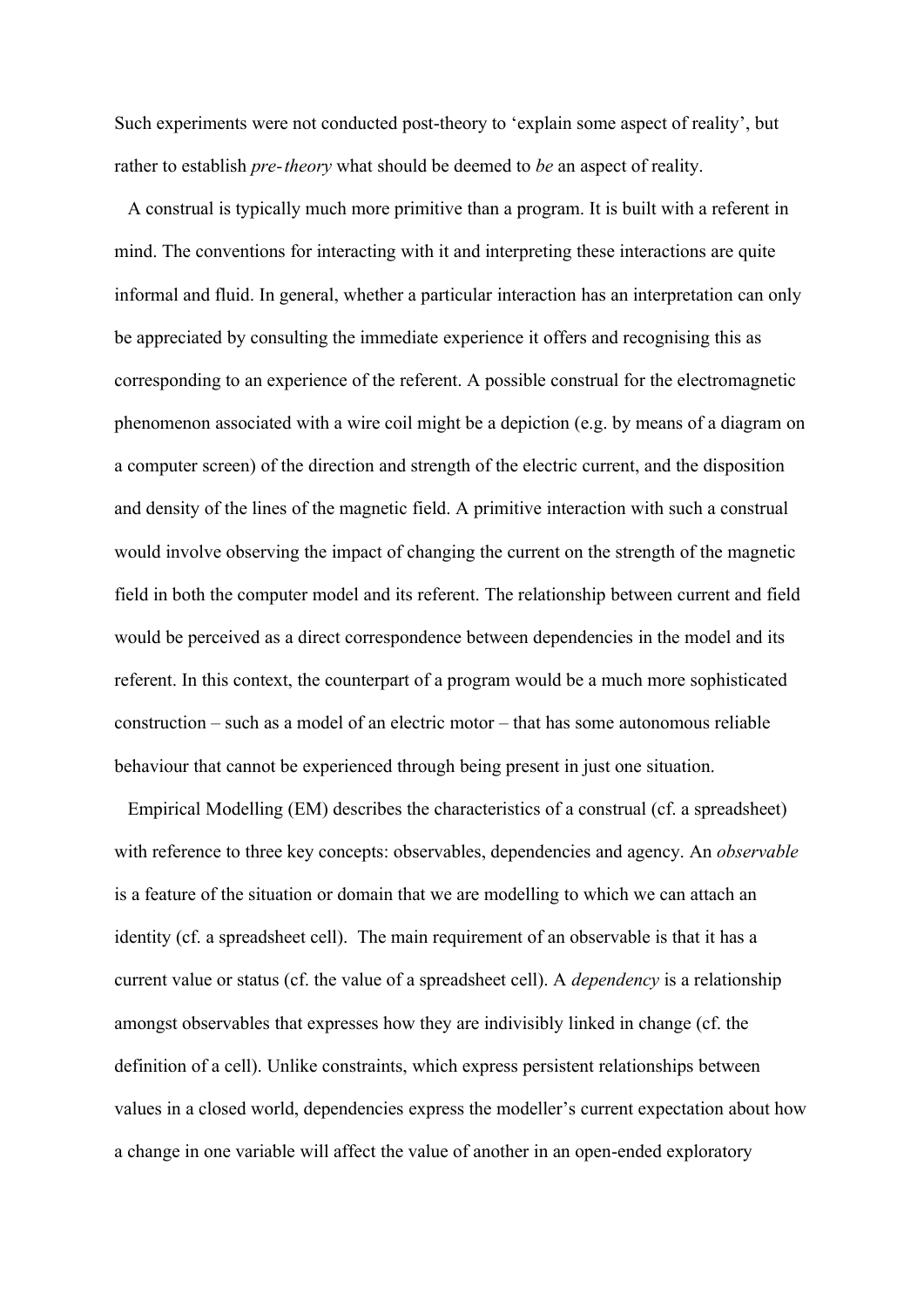environment. Observables and dependencies together determine the current state of an EM model. An *agent* is an entity in the domain being modelled that is perceived as capable of initiating state-change. In developing an EM model, our perspective on agency within the domain evolves with our construal.

Developing a construal in EM is a voyage of discovery, a creative activity that is quite unlike conventional programming, where the emphasis is on representing well-understood behaviours. An EM model is empirically established (informed by experience and subject to modification in the light of future experience) and experimentally mediated (our experience with it guides its evolution). A construal must be testable beyond the limits of the expected range of interactions with it. In specifying a conventional program, the modeller has to preconceive its behaviour, thereby restricting the exploratory interactions that can be undertaken. In contrast, EM model construction privileges experimental interaction. Interactions can take account of the changing real-world situation; can probe unknown aspects of a referent; and may even be nonsensical in the world.

The potential implications of adopting an EM perspective on computer support for constructionism will be briefly illustrated with reference to a simple example. A *beam detector* for the unit circle is a set of points that intercepts all lines crossing that circle. Eppstein (1998) describes a beam detector constructed by taking a regular hexagon ABCDEF that circumscribes the unit circle, joining the points ABDE using a Steiner tree, and dropping line segments from the two vertices C and F on to the nearest side of the quadrilateral ABDE. The length of such a detector is  $2/\sqrt{3} + 4 = 5.1547$ . Eppstein observes that this is non-optimal and conjectures that non-regular hexagons can be used to reduce this length.

A teacher wishing to exploit Eppstein's beam detector as an aid to active learning might consider many issues: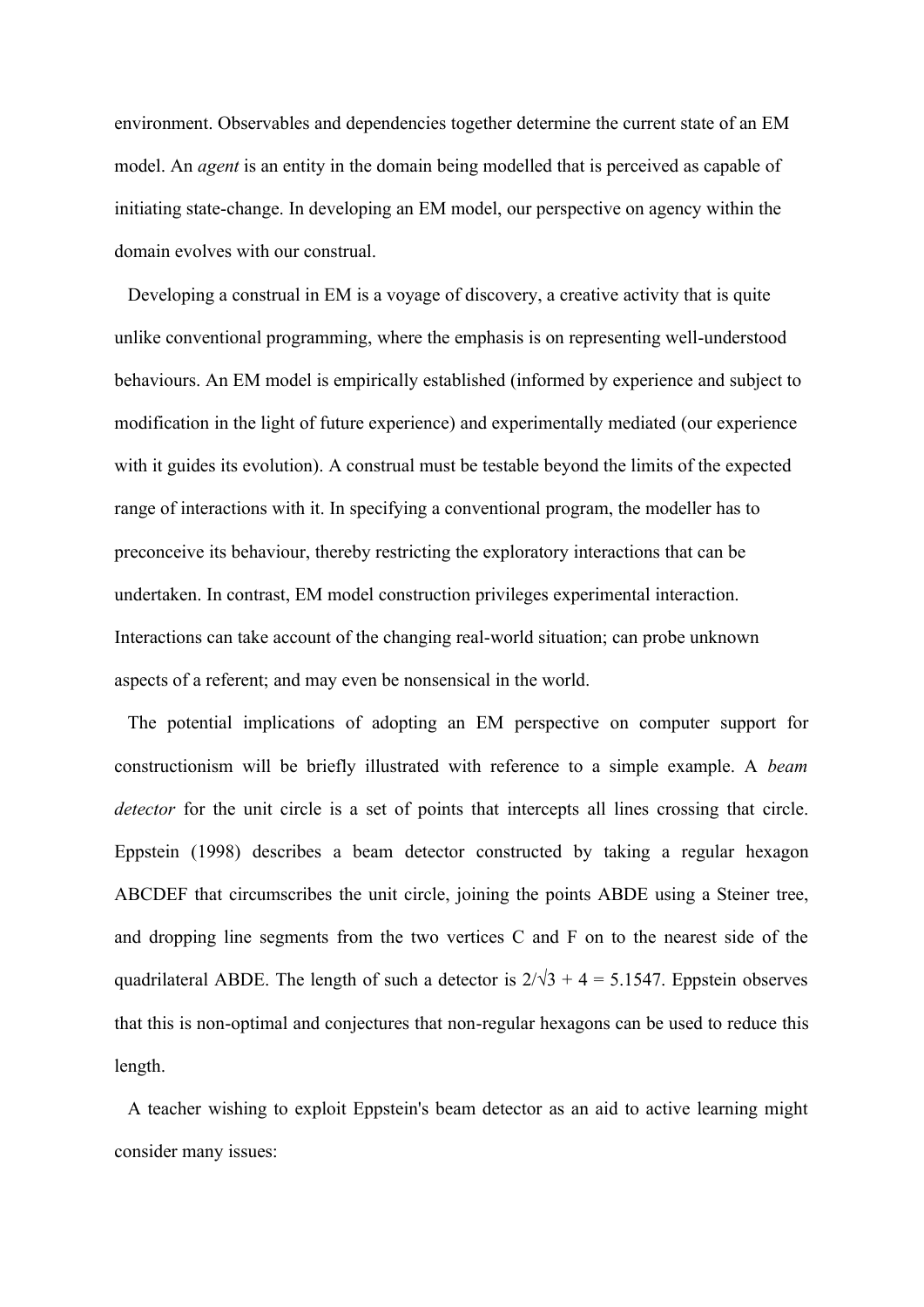- *motivating the search for a detector of optimal length*. To this end, Ian Stewart (2004) devises a detective story, recasting the problem as digging trenches of minimal size that are guaranteed to detect a drainage pipe in the neighbourhood of a statue. To exploit this interpretation, it might be helpful to construct a virtual reality model;
- *situating the problem within computational geometry*. Eppstein's construction is an application for Steiner trees. This motivates making a model that incorporates and builds on a method of Steiner tree construction. For further investigation, this model could be extended to display critical lines that pass through just one of the five straight-line segments of the given beam detector;
- *using the beam detector to illustrate school geometry.* Modelling the detector is an exercise in geometric construction that helps students to learn about tangency, trigonometric relationships, perpendicular lines etc;
- *using the detector as a case study for modelling tools.* Students could make a geometric model of the detector using a special-purpose tool such as Cabri Geometry, or study it as an optimisation problem using a spreadsheet.

Issues of presentation are also relevant. The teacher might wish to present the construction of the beam detector, as described by Eppstein, using an interactive whiteboard, to distribute instances of the construction to the pupils for them to experiment and compete to find the best solution, and to monitor and to display the details of the detector of smallest total length encountered to date concurrently in real-time (e.g. as might be done in a sporting event).

If we regard these potential applications as specifications for independent programming exercises to be addressed, there is a prohibitive overhead. Model-building directed at capturing the different functional requirements involved in developing a VR environment, setting up a spreadsheet, or emulating CABRI, cannot exploit abstraction above the level of a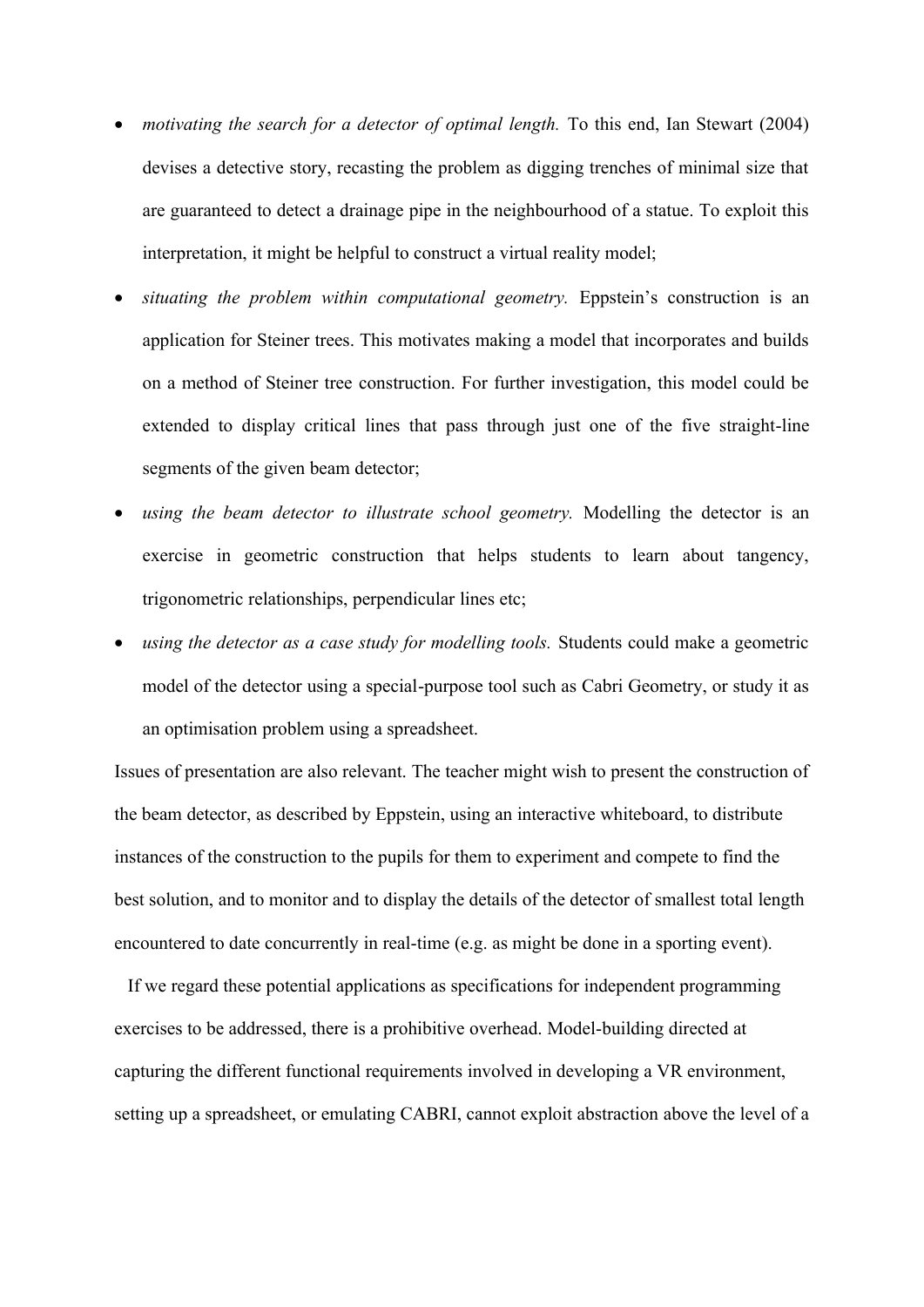general-purpose programming language. By building a construal, on the other hand, it is possible to build an integrated family of models adapted for each of these different purposes.

Screenshots and extracts from variants of an EM model of Eppstein's beam detector are shown in Figures 2 and 3. A full account of the principles behind the construction of the model and its variants is beyond the scope of this chapter. The details of the models can be inspected and exercised more closely by accessing the beamdetectorRoe2004 directory of the EM repository at http://empublic.dcs.warwick.ac.uk/projects/. Other models from the repository illustrate that the features needed to make the extensions of the Beam Detector model envisaged above are broadly within the scope of the current EM tools. The following brief discussion will highlight some of the most salient points about the development of the Beam Detector models.

The original source for the Beam Detector model was developed by the first author at the suggestion of a colleague who was studying beam detection as an abstract optimisation problem in computational geometry. The model was constructed over a period of two or three days, and involved some three or four hours development. The listings in Figure 2 illustrate the kind of activity that was involved – the creation of a script of definitions to record the key observables (such as points, lines and labels) and dependencies (such as relationships of incidence and perpendicularity) in Eppstein's construction. The script creation was an incremental process, so that the definitions in Listing 2(a) were devised first, and those in Listing 2(b) were developed subsequently (see beamdetectorRoe2004 for all the sub-scripts involved in building up the entire model stage by stage, from which the listings in Figure 2 have been extracted).

Figure 2 illustrates some general characteristics of EM. The script of definitions for the model evolves in conjunction with the visual artefact as the modeller's understanding is clarified. At any stage of the development, there is a script and an associated visualisation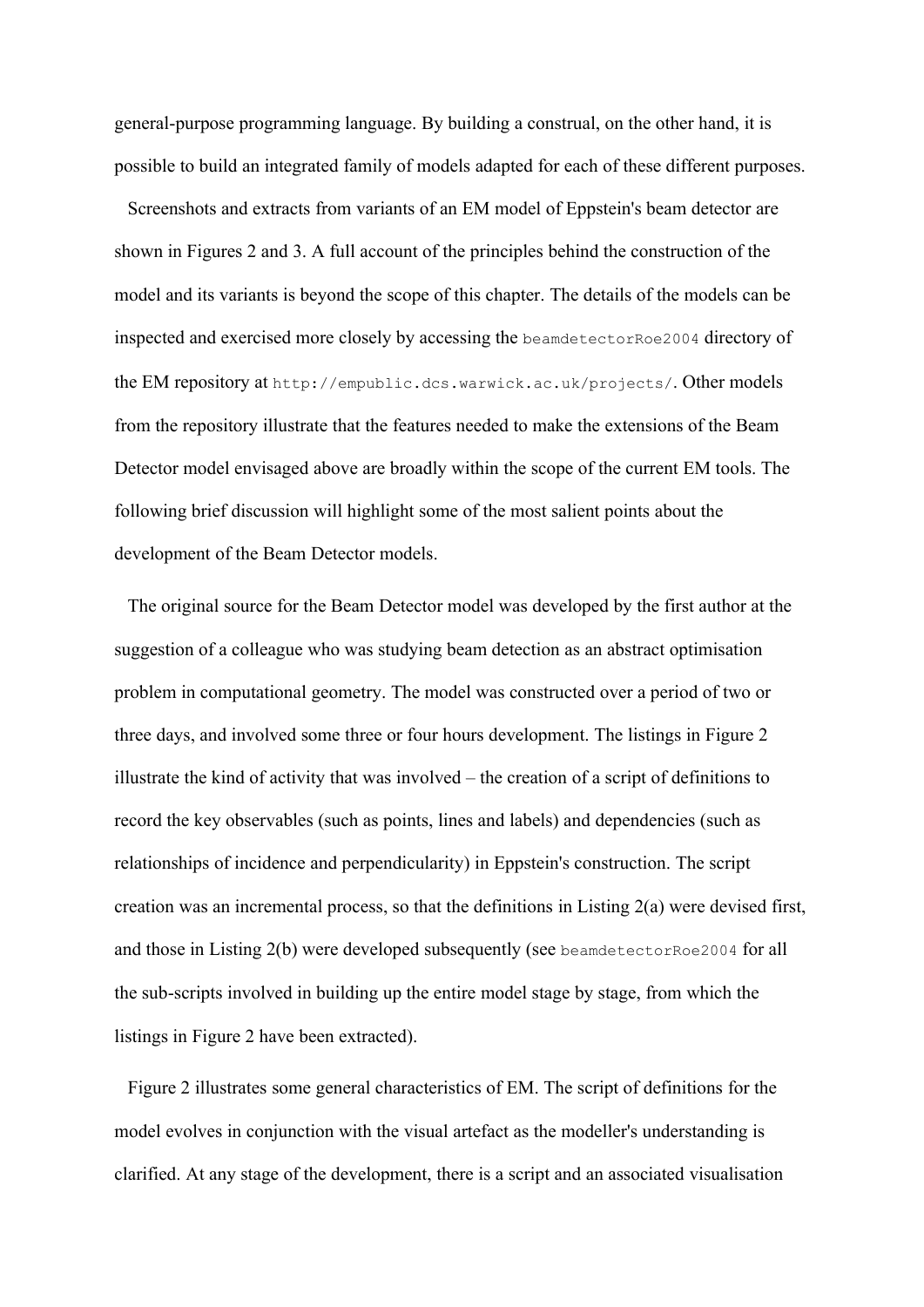that records such observables and dependencies as the model-builder has so far explored.

Some experimental interaction, guided by the visualisation, is typically involved in each step

of the incremental construction. In introducing the definitions in Listing 2(b), for instance,



some experimentation was used to establish and confirm how the principal value of the angle denoted by the acos function was being selected. The overall character of EM in this context is consonant with the way in which Edwards and Hansom (1989) identify modelling as an iterative process comprising understanding the particular phenomena to be modelled, identifying the key variables and explicitly defining the relationships amongst the variables.

Figure 2 – The original Beam Detector model and some of its script definitions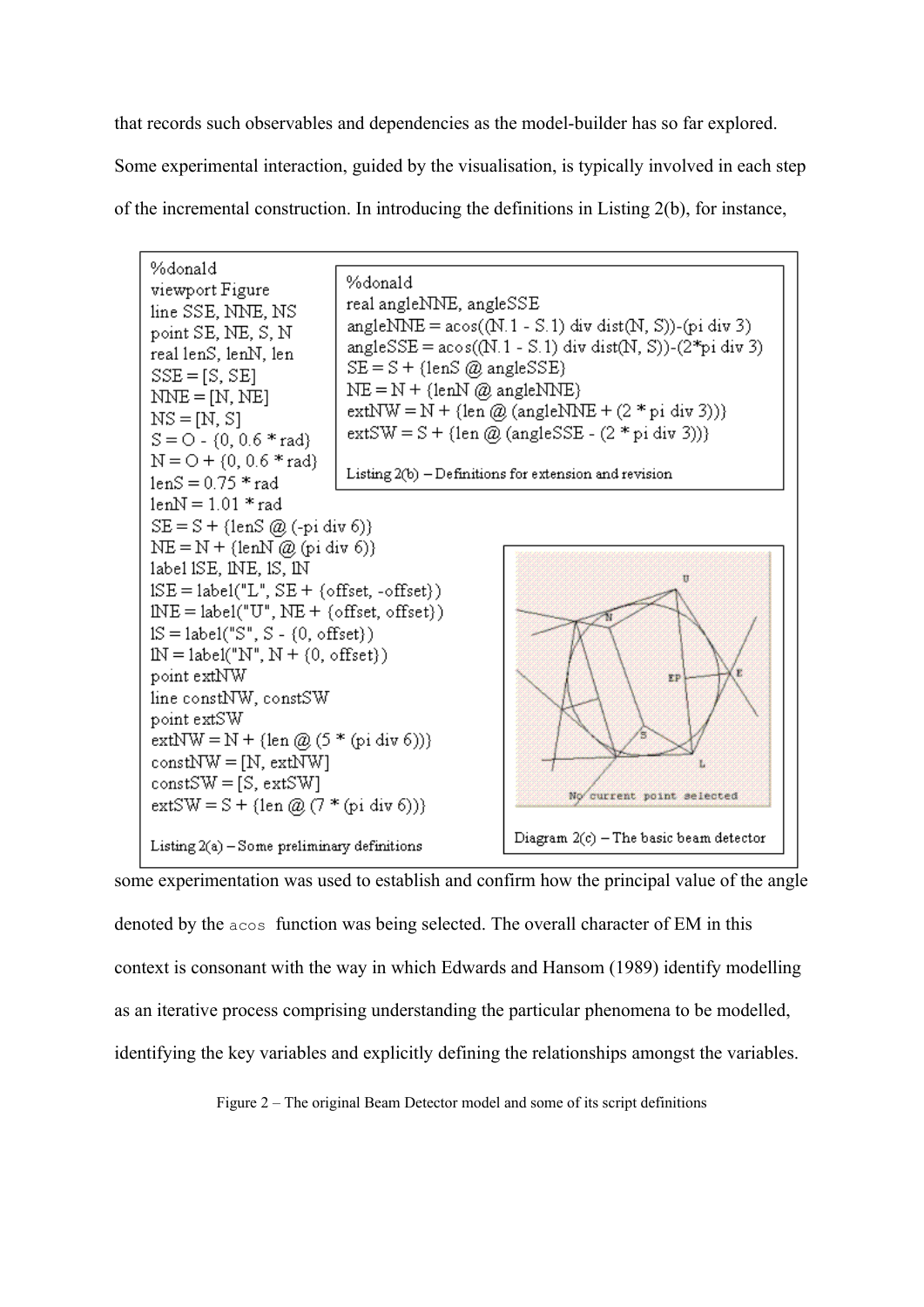As Figure 2 also illustrates, a script of definitions serves both as a description of the model in its current state of development, and as a record of the interaction that has led to this current state. This dual role lends to the script the rather loose and messy quality that is characteristic of much of learning activity. The evolution of the models reflects different stages in the understanding, for which different configurations and visualisations of observables are generally appropriate. In Listing 2(b), for instance, the observable SE in the model, which refers to the geometric location of the point labelled "L" in the diagram, has been redefined. This redefinition has been made in order to ensure that whenever the points N and S are relocated, the angle NSL is 120°, as is appropriate in a Steiner tree.

The attentive reader will note that in diagram 2(c), which depicts one of the possible states of the basic Beam Detector model in (EMRepository: beamdetectorRoe2004), the angle NSL is no longer 120°. This is because, at a subsequent stage in the model-building, the definition of SE was restored to that in Listing  $2(a)$ . The explanation for this is that – without loss of generality – any location of the points N and S leads to a beam detector configuration that is congruent to one in which the line NS is vertical. On this basis, a full exploration of the design space of optimal beam detectors on Eppstein's pattern can be carried out without needing to re-orient the line NS at any stage. With this fact in mind, there is a useful educational purpose in neither constraining angle NSL as in Listing 2(b), nor preventing NS from taking up a non-vertical orientation. Allowing a student to displace N and S arbitrarily then supplies experimental evidence that deviating from a Steiner tree can only make the length of the beam detector sub-optimal.

The above discussion illustrates the complexity of the issues that are involved in building models to support learning, and in particular the subtle role played by placing constraints on interaction. The virtue of the basic Beam Detector model as an interactive artefact for experiential learning is that, unlike a conventional program, it is not developed with closed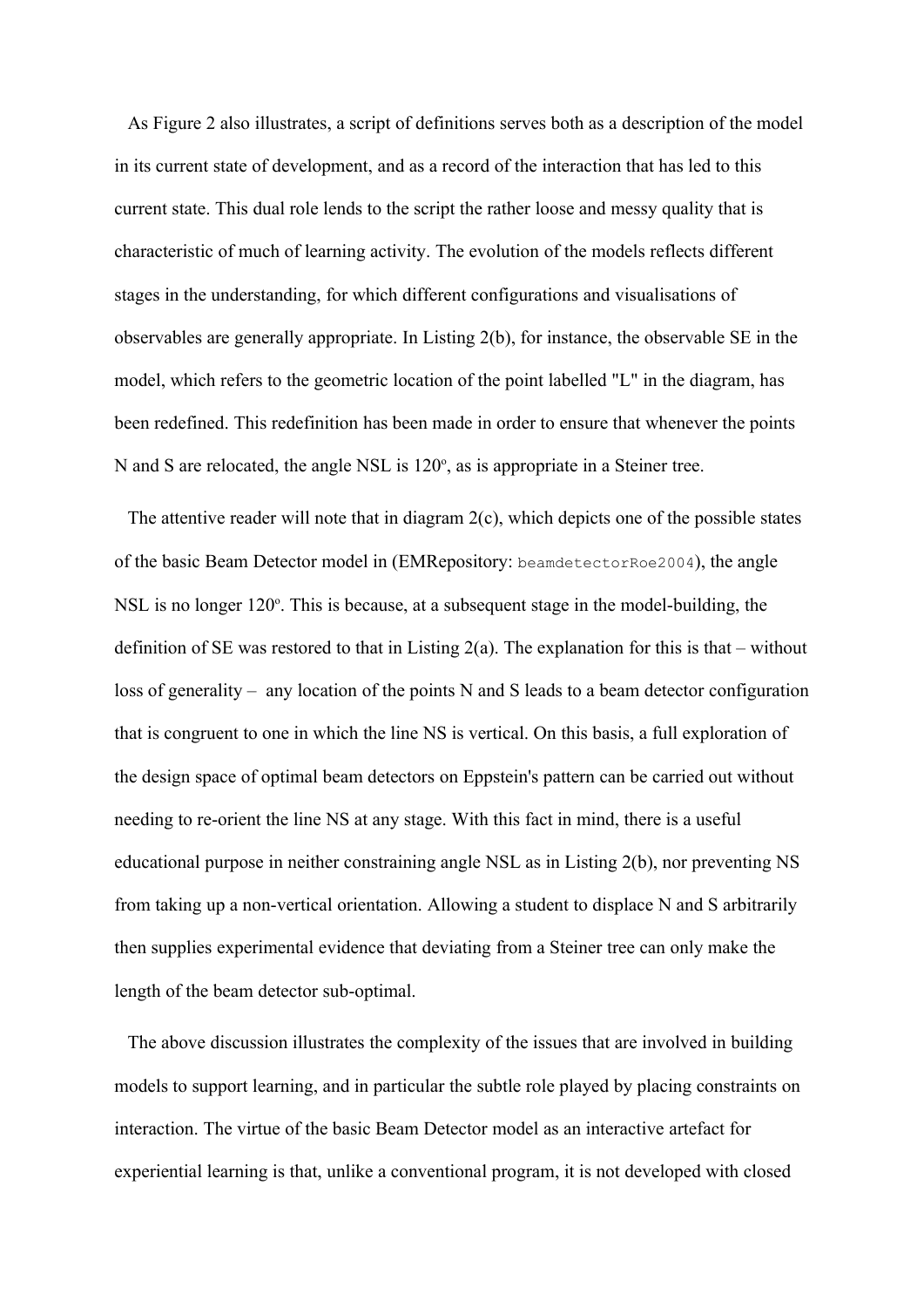learning objectives and ease-of-use in mind. However, in making extensions to the basic Beam Detector, our purpose may be to make the model less open-ended and more selfexplanatory, as is appropriate in giving greater prominence to specific targets for the learning. Figure 3 illustrates an extension of the Beam Detector model, carried out by the second author at a much later date, that incorporates features to assist the learner. In this model, points and lines can be manipulated dynamically, rather than merely relocated in a discrete fashion, so that experience of a different quality is brought to bear on the task of trying to minimise the length of the beam detector. The geometric components of the beam detector and a representation of the beam itself have also been added, as have spreadsheets and textboxes for displaying significant values. This process of extension has precisely the same character as the creation of the original model, and exploits re-use of other models apart from the basic Beam Detector.



Figure 3: An extension of the basic EM model of a Beam Detector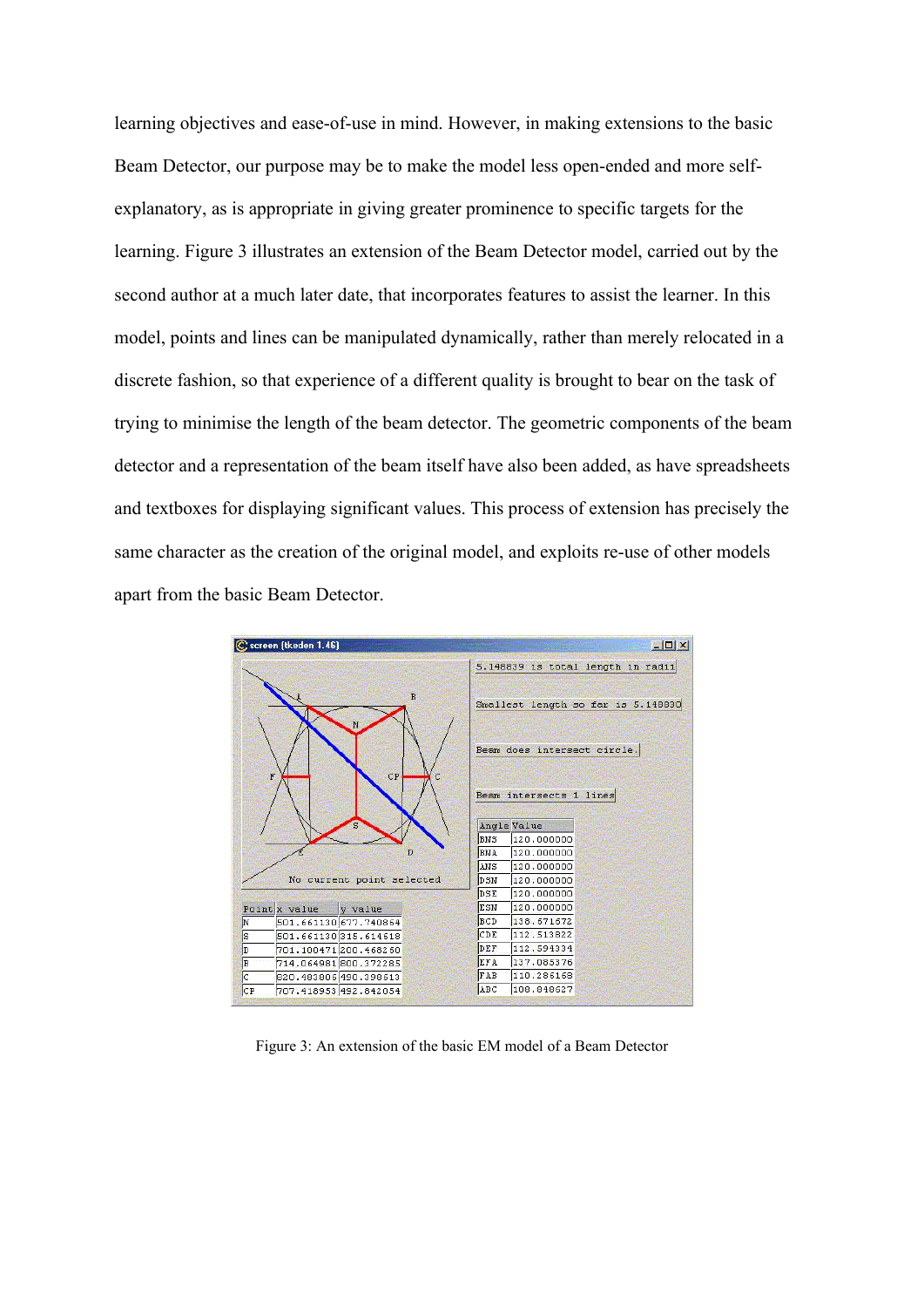#### **PERSPECTIVES ON CONSTRUCTIONISM**

In the previous section, we have compared and contrasted the support for constructionist principles afforded by EM and by conventional programming. Our illustrative examples, the Beam Detector model and the Shotput microworld, both relate to implementing a constructionist approach to mathematics education. In this section, we review our findings from a broader perspective, briefly discussing how they relate to topical perceptions of education, mathematics and computing. In this way, it becomes apparent that some of the specific tensions between learner, teacher and developer perspectives alluded to in the previous section are symptomatic of more profound conflicts in thinking about mathematics, education and computing, both interdisciplinary and intradisciplinary. When trying to bring these disciplines together, these conflicts are not merely unresolved – they are to a large extent unacknowledged.

From an educational perspective, model-building by computer is an activity that superficially appears best aligned to teaching mathematics, or a mathematical science. There are a number of plausible reasons for this. Computer support for constructionism has its historical roots in mathematics education. Programming computers is perceived as primarily a logical exercise in framing sequences of action that, like formal mathematics, requires great precision and abstract thought. The kind of model-building with computers that has most educational credibility is model-building that is based on mathematical theory, as when Newton's Laws of Motion are implemented in the Shotput microworld.

Orthodox computer science thinking endorses this attitude to computer use in education only partially. Having regard to the still unresolved problems of the 'software crisis', building software from a theory is perceived by many as the only way forward for computing (see for example Turski and Maibaum, 1987). In this context, the issue of which computer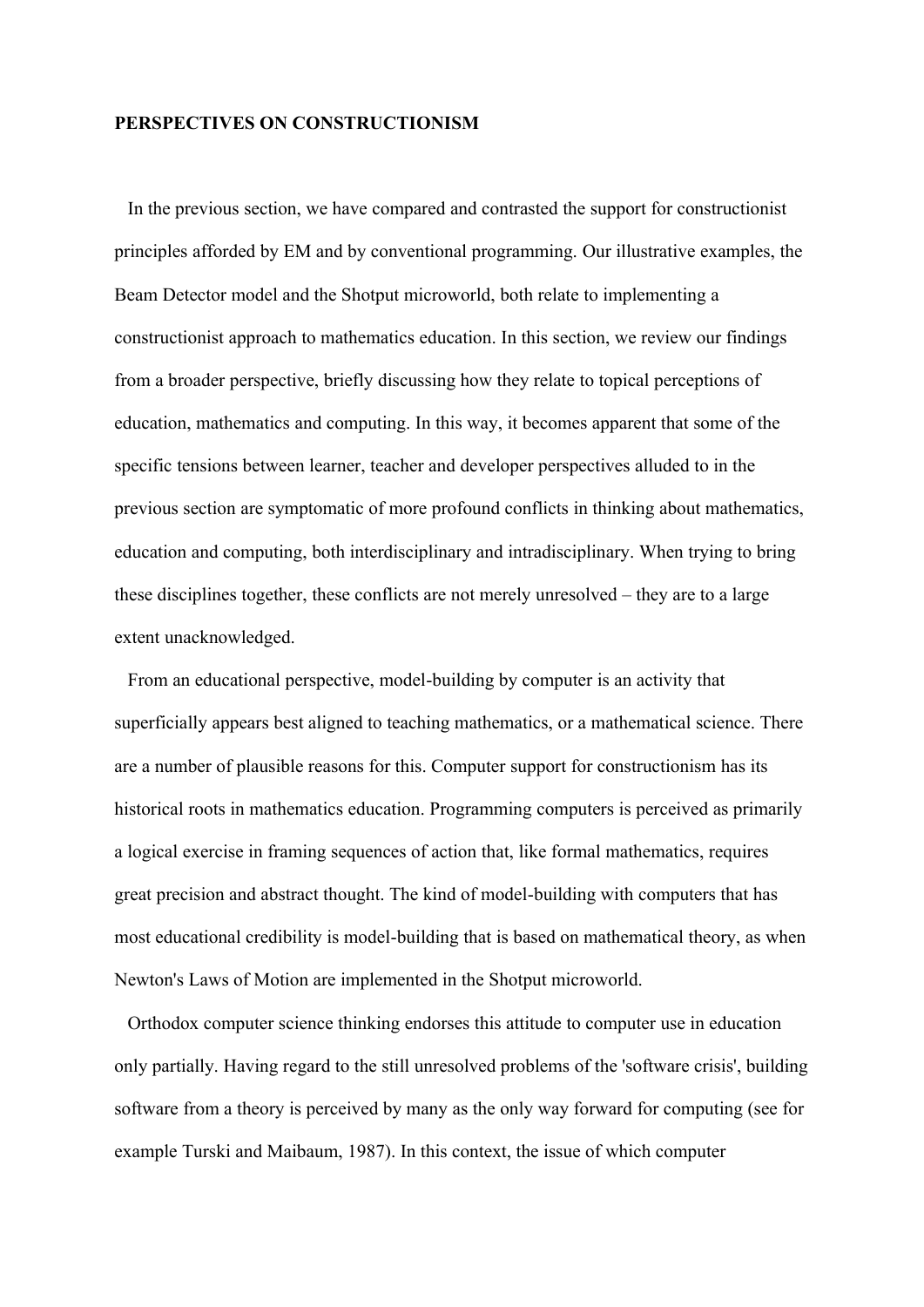programming techniques are to be commended, and which deprecated, is a matter of great controversy. It is widely recognised that what is actually involved in instructing the computer by way of programming is far less significant than how these instructions are linked to the key observables of the domain in which the program operates.

The difference in viewpoint between educationalist and computer scientist can call the educational value of computer-supported constructionism into question. For instance, in rule-based programming in the context of a microworld (Goldstein *et al*, 2001), the educationalist sees value in engaging a bright pupil in discussion of whether a particular rule should be attached to one object or another. The computer scientist, by contrast, recognises the kind of uncomfortable pragmatic decision that is typically encountered in thinking about applying programming paradigms; decisions for which the lack of principled grounds for judgement underline the very disconnection of program from domain understanding that computer science seeks to avoid.

In fact, the formal computer scientist's dream of building software from theories is far from being realised in practical computing. On the contrary, as critics such as Brian Cantwell-Smith (2002) have argued, theoretical computer science is most ill-suited to accounting for contemporary computing practice. What is even more discomforting for computer science as it is presently understood is that – whilst much practice remains unconvincing and incoherent – some aspects of practice deliver results unanticipated and unexplained by computational theory. In particular, classical thinking about computation has little relevance for one of the most widely used and powerful techniques for computer based model-building – modelling with spreadsheets. It is indicative of how far practical experience has outstripped theoretical explanation in computing that Baker and Sugden (2003) conclude their extensive review of the applications of spreadsheets in education by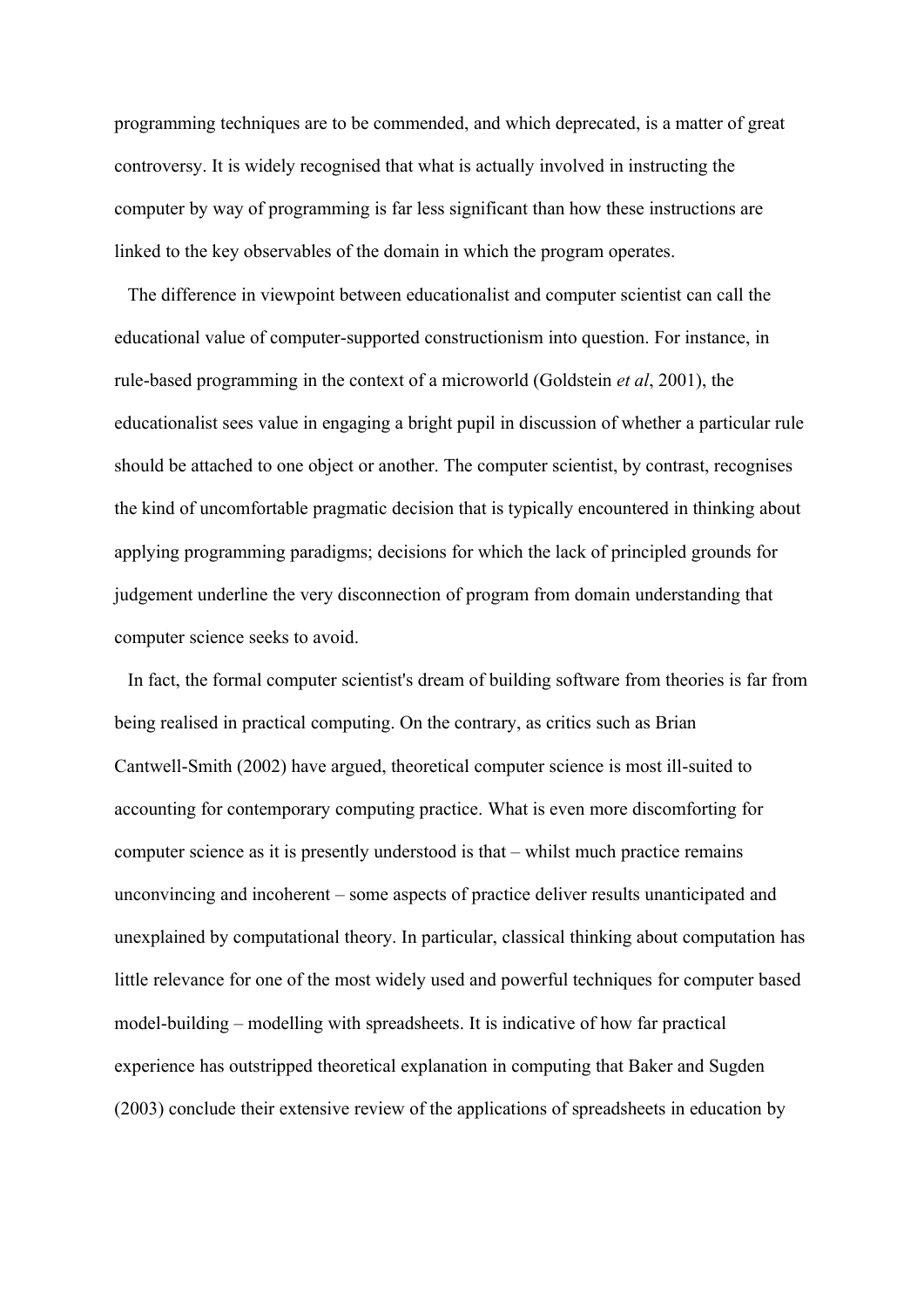observing: "There is no longer a need to question the potential for spreadsheets to enhance the quality and experience of learning that is offered to students."

It is against the background of such highly confused and contradictory visions for making sense of the relationships between mathematics, computing and education that EM has been conceived. In EM, the aspiration is to develop principles and tools that can support computer-based model-building that is intimately connected with domain learning. The precedents for EM are drawn not from traditional computer programming or formal mathematics, but from other disciplines where practical activities have a well-developed role, such as laboratory sciences, engineering design, the humanities and the arts. In these domains, practice also takes mature forms, more difficult to formalise than mathematical model-building, but established on far sounder conceptual foundations than computer programming. Consider for instance, the 'scientific method', architectural design and musical analysis.

A key observation is that, though the association of mathematics education with computer programming and with constructionism is very natural, it is also potentially misleading. Because both mathematics and conventional computer programming operate with precise and abstract concepts, traditional computer programming can offer good support for mathematical model-building in some respects. In the Beam Detector model, many of the functional relationships that feature in definitions use simple mathematical operators whose implementation requires relatively straightforward procedural code. However, constructionism is not essentially about precise and abstract concepts; on the contrary, it is motivated by the desire to engage with pre-articulate experience and tacit knowledge that is made accessible only through exposure to situations. Whilst the educator is able to envisage imaginative ways of introducing mathematics into the world of experience (cf. the e-Muse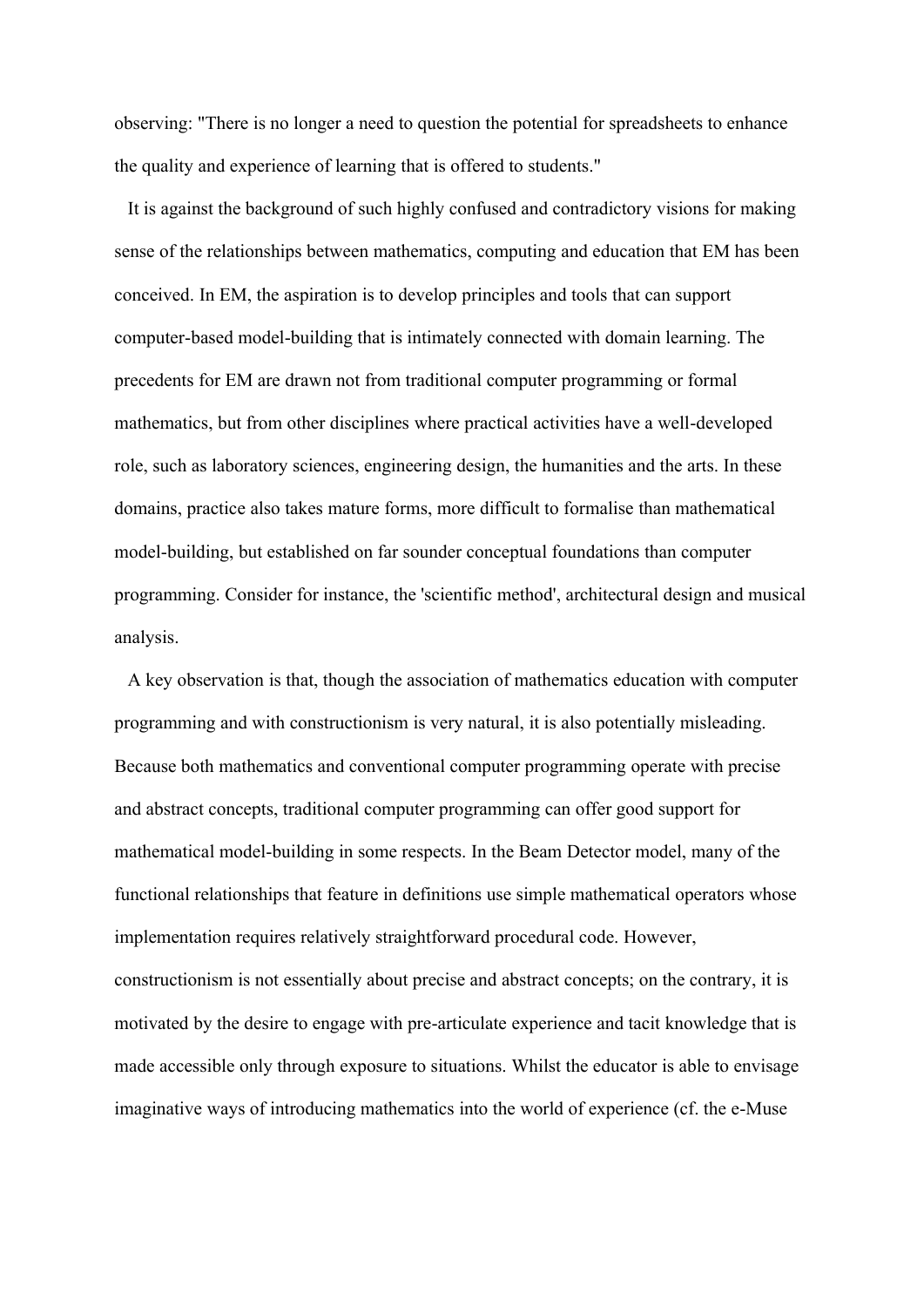microworlds), classical computer programming – with its roots in logic and abstract computation – is a reluctant fellow-traveller.

The application of EM in educational technology is conceived in terms of a broad range of learning and model-building activities that engage with both private subjective experience and public objective knowledge. The way in which learning activities of various different kinds depend upon each other is set out in the Experiential Framework for Learning (EFL) depicted in Figure 4. For instance, the learner can only progress to using symbolic representations meaningfully when they have a degree of experience gained through interaction in the domain. The interdependency between learning activities does not prescribe the learning pattern completely, but it imposes some loose constraints on the order in which they become topical. For instance, as we learn about a domain, the focus of attention typically moves gradually from private experience to public knowledge.

# private experience / empirical / concrete

interaction with artefacts: identification of persistent features and contexts practical knowledge: correlations between artefacts, acquisition of skills identification of dependencies and postulation of independent agency identification of generic patterns of interaction and stimulus-response mechanisms non-verbal communication through interaction in a common environment directly situated uses of language identification of common experience and objective knowledge symbolic representations and formal languages: public conventions for interpretation

public knowledge / theoretical / formal

Figure 4 – An experiential framework for learning

As discussed and illustrated in more detail in (Roe, 2003), the EFL serves as a useful framework within which to identify learning activities that connect knowledge with sense experience. Learning begins from private experience. Our preliminary interactions are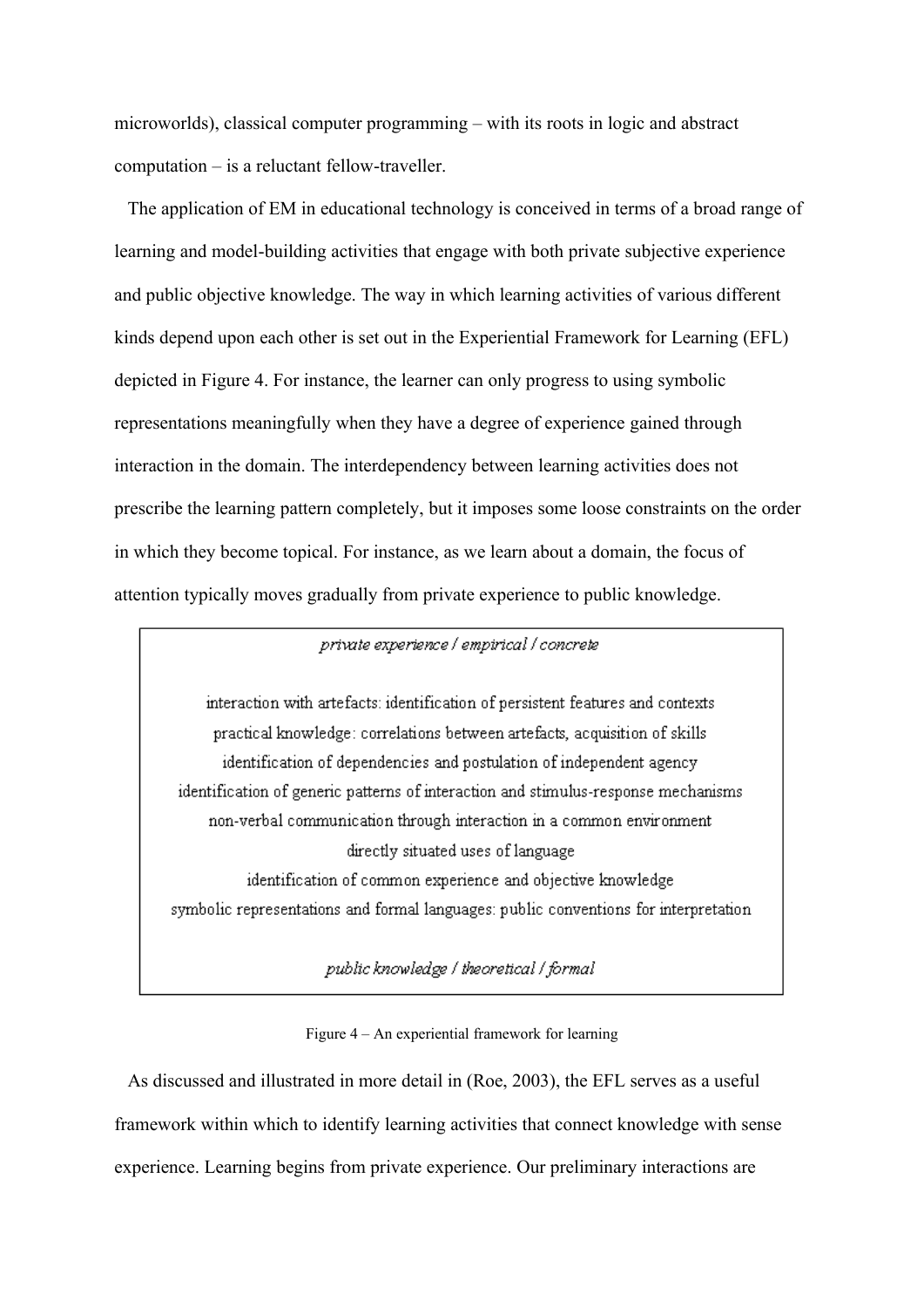informed by our previous experience. We begin to understand the persistent and important features of the domain and acquire the practical skills to manipulate them. Our interactions can lead us to understand the dependencies between our actions and events and understand how other agencies can affect the situation. With experience we come to understand that particular patterns of interaction are common and stable and we can communicate within the domain through non-verbal means. We are continually extending and refining our understanding of the situated language of the domain. Learning can eventually lead us to be able to establish the empirical basis for common experience and objective knowledge, which can in turn be representable as formal languages and have public conventions for interpretation.

In learning, there are identifiable ways in which we move from one category of learning activity to another within the EFL. Practising to develop a skill, experimenting to frame a theory or hypothesis and identifying new concepts in deriving new words are characteristic of moving from the empirical to the theoretical within the EFL. Practising to refine and debug skills, experimenting to test theories and hypotheses and devising situations in which to test the integrity of new vocabulary are characteristic of moving from the theoretical to the empirical within the EFL. These characteristic aspects of learning can be regarded as metaphorically 'moving down and up between levels' within the EFL in a way that may tend to stability. We may understand a concept and its application so thoroughly that exploratory interaction with it is unnecessary – but it is unnecessary precisely because we possess the experience of interaction with it that informs its use. When we are learning about a new concept, it then becomes important to support the learning activities that enable us to gain the broad base of experience required to interact with it in the fullest possible way.

In keeping with the features of constructionism identified earlier in the chapter, EM typically entails blending the formal and informal. As the discussion of the Beam Detector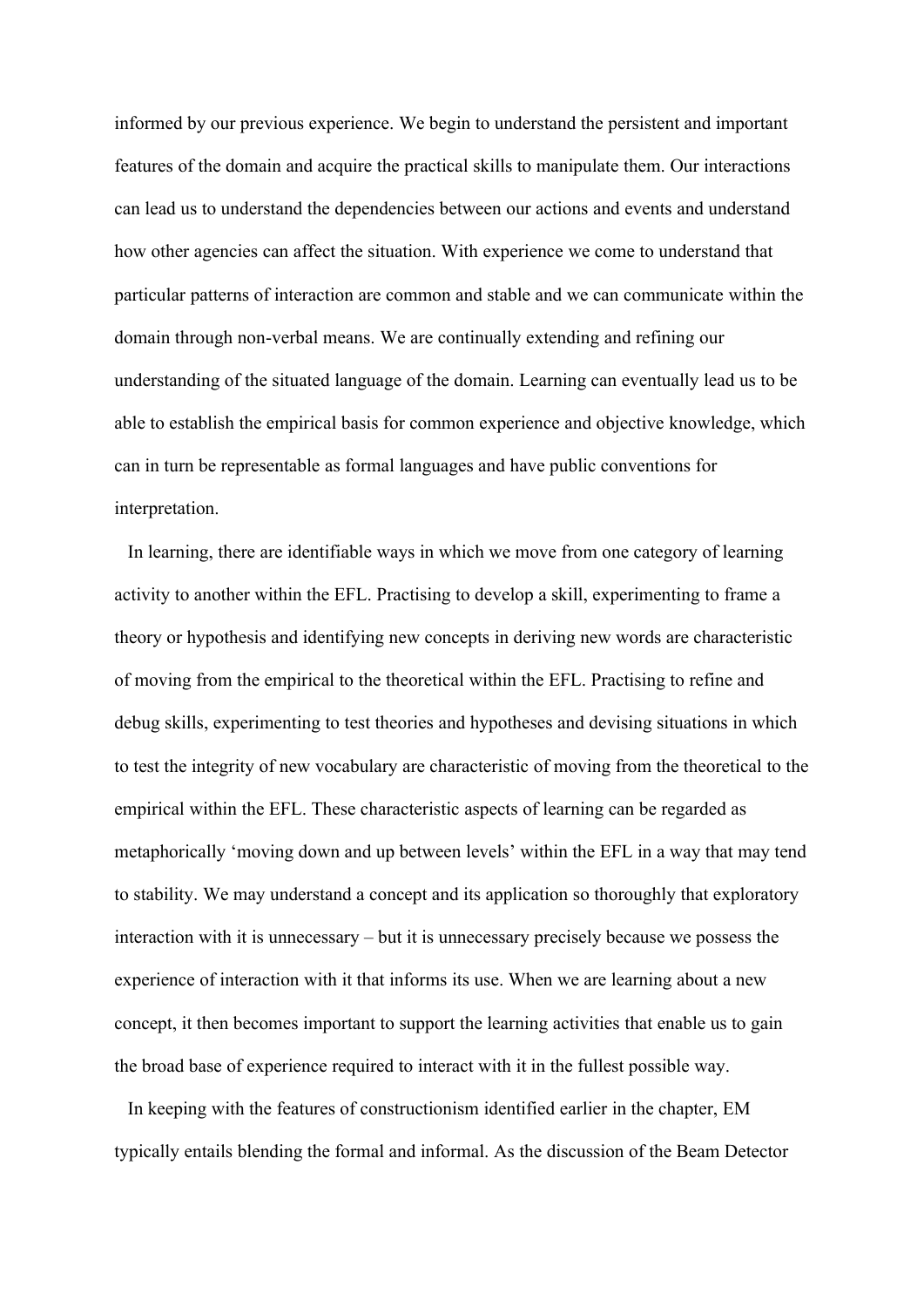has shown, EM can support this integration of the formal and the informal without in any way compromising its own integrity. In this respect, it resembles the 'scientific method', which is fundamentally concerned with interaction in the world, yet (in the context of the school science laboratory, if not necessarily in its more authentic setting of the research laboratory) is typically exercised in conjunction with abstract theoretical understanding. EM is also distinguished from mathematics and from computer programming as they are conventionally conceived, in that its characteristic movement is from the informal to the formal (cf. Beynon *et al*, 2000), rather than from the formal to the informal.

The adoption of an EM perspective on computer-based model-building involves a switch of priorities where pre- and post-theory understanding is concerned. In the context of mathematics education, this is consistent with the "re-evaluation of the concrete" to which Turkle and Papert (1991) refer in their discussion of constructionist practices. Such a shift in perspective also has a philosophical aspect concerned with whether we take a Platonistic or intuitionist view of the foundations of mathematics (Goodman, 1994). Where the Platonist is merely setting formal ideas in the context of concrete experiences in order to make them more accessible (cf. the discussion of characteristic features of constructionism earlier in the chapter), the intuitionist regards their very meaningfulness as contingent at some level upon experience. Of the "two versions of constructivism" in the foundations of mathematics alluded to by Goodman (1994), EM seems best aligned with what Goodman describes as "Among philosophers the most influential contemporary version of constructivism ... the intuitionism of Michael Dummett (1977)". Dummett's intuitionism follows "an essentially Wittgensteinian philosophy of language: to understand mathematics is primarily to understand mathematical speech, the meaning of which must be constituted by its use". More specifically, Dummett advocates a version of phenomenalism with respect to which: "The phenomenalist ... must interpret the sentence 'the book is on the table' by explaining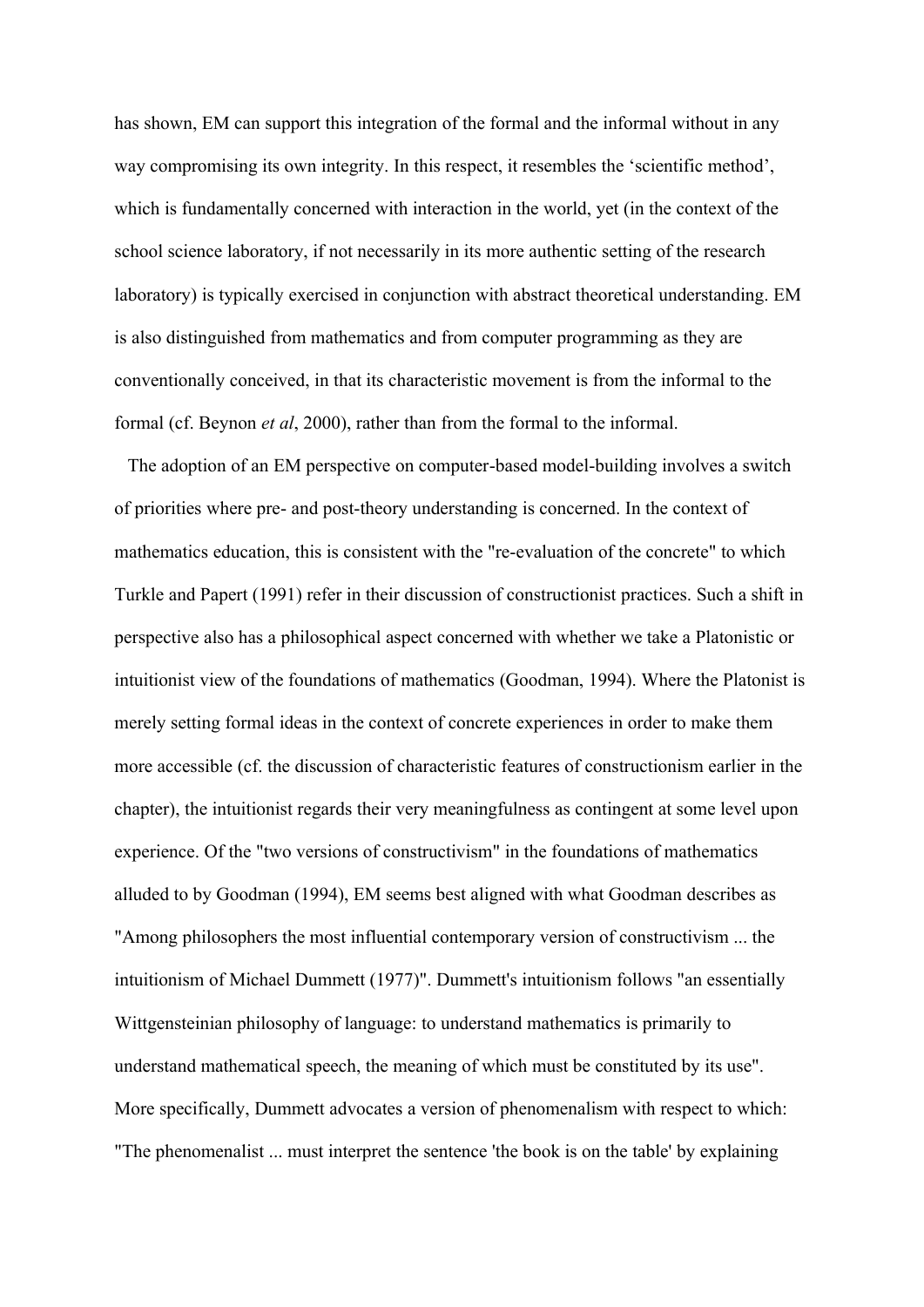what sense experiences would justify the assertion of the sentence". Also relevant in this context is Goodman's observation that, according to the mathematical empiricism of Lakatos: "... mathematics is expounded in an order almost the reverse of that in which it is discovered".

# **CONCLUDING REMARKS**

The main thrust of this chapter has been to identify current orthodoxy about the nature of computer programming and its relation to formal mathematics as obstructive where enhancing computer support for constructionism is concerned. In our view, the use of EM to build construals can better approach the ideal of integrating the roles of learner, teacher and developer to which constructionism aspires. To fully understand the prospects and implications for EM in this respect requires a more mature and coherent understanding of the relationship between mathematics, education and computing than we have at present.

Shifting the emphasis away from mathematical model-building based on pre-existing theory echoes the philosophy of engineering developed by Vincenti (1990). Vincenti characterises engineering as a species distinct from applied science, where there is a role for *blind variation* – interaction 'without complete or adequate guidance' potentially leading to discovery. When seeking to support personal engagement and creativity in learning, the motivation for a perspective of model-building in which there is no preconceived and fixed framework for interpretation is clear. Modelling activity that enables us to manage cognitive conflict and construct new meanings to resolve such tensions is an essential foundation of constructionist learning. It will not prove easy to gain full acceptance for such an approach to modelling, as it superficially appears to encourage just such practices – experiment without abstract specification, exploration without preconception – as are deprecated in conventional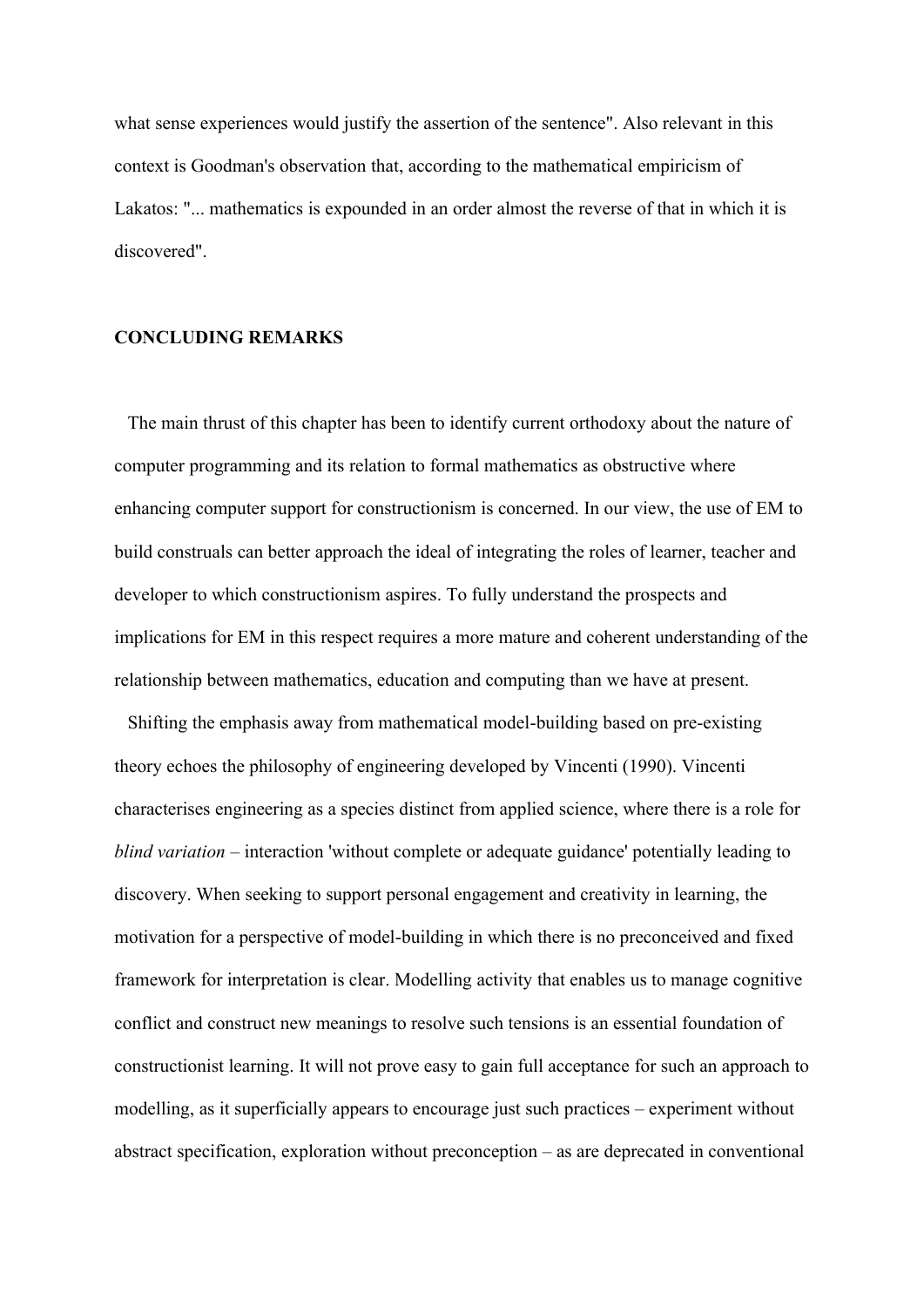software development. Existing modelling tools that exploit dependency, like spreadsheets and engineering design packages, can do much to provide practical evidence for the efficacy of alternative development techniques. Effective model-building to support learning demands something conceptually much more radical than merely adding dependency to the arsenal of conventional programming techniques however – in this connection, EM principles are vital in helping to discriminate between emerging understanding and incoherence in interaction (Beynon, 2005).

Where e-learning is concerned, the general application of constructionist principles will require a model-building approach that can be adapted to a much broader range of disciplines. The range of topics addressed in the EM repository already indicates that EM has much wider potential application than has been illustrated in this chapter. Some preliminary thinking about how EM might be applied in modelling for the humanities is further described in Beynon, McCarty and Russ (2005).

An interesting development in the use of the web for learning is that adopted by the WebLab project (Weblabs). The WebLab portal has been designed to encourage children to share their projects, written in ToonTalk (Kahn 1996), with other children both local and remote. Such sharing involves posting a project onto the website, commenting directly on other peoples' projects, running projects directly on the web, and downloading them to allow re-programming in ToonTalk.

The Weblab project clearly highlights the enormous potential for collaborative e-learning within a constructionist framework, but the arguments advanced in this chapter suggest that it will be exceptionally difficult to deliver to this potential with the chosen programming paradigm. In the longer term, we believe that EM will prove far more effective at meeting the challenge of implementing the kind of interaction envisaged in the WebLabs project. For this purpose, we would favour interaction through multi-user – potentially concurrent –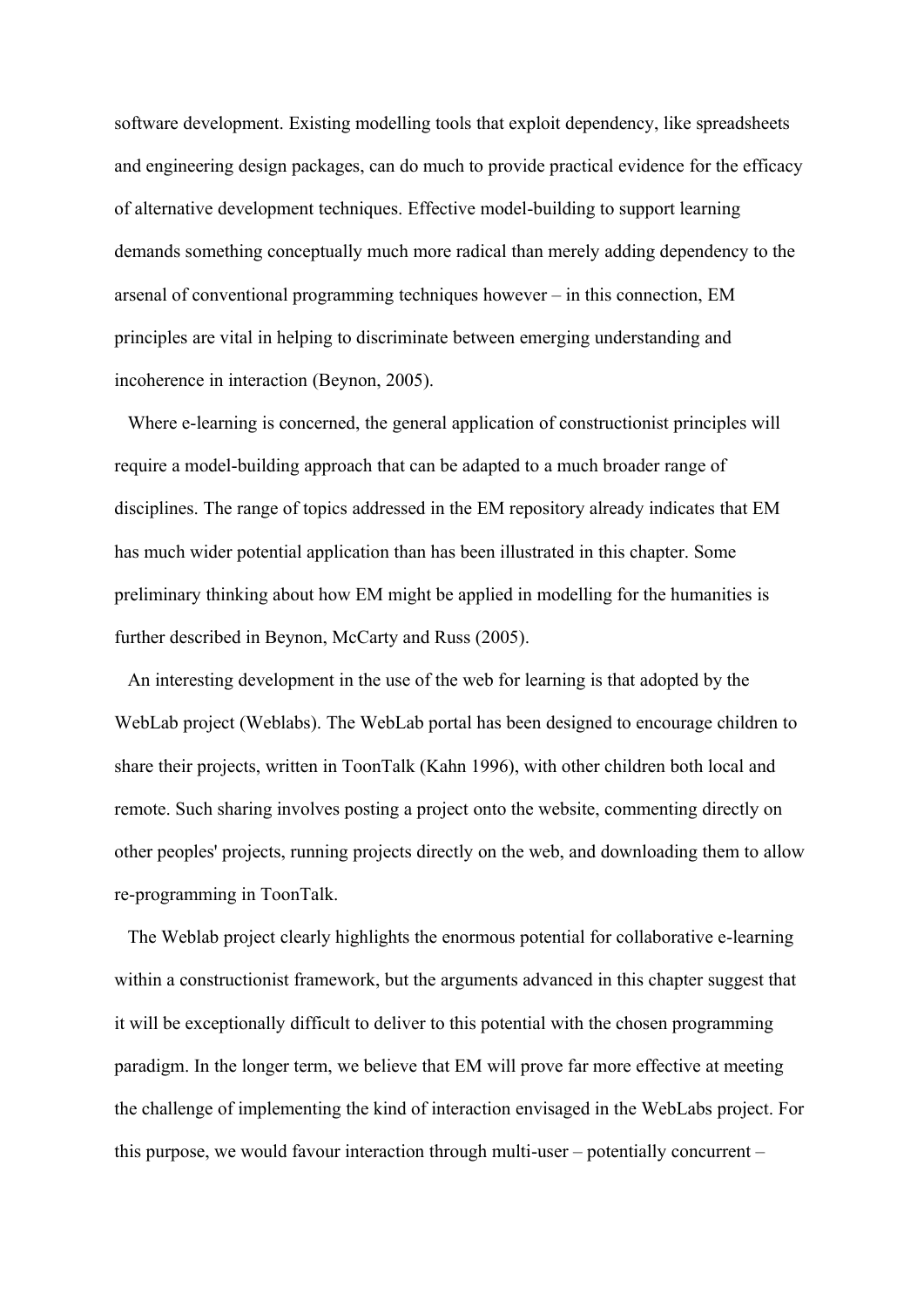redefinition in scripts, such as has been illustrated in distributed EM models, and is commended for collaborative Web based modelling in Cartwright *et al* (2005).

#### **ACKNOWLEDGEMENTS**

We are indebted to Dave Pratt and Ian Jones for their reflections on the e-Muse project.

#### **REFERENCES**

Ainley, J., Pratt, D., Hansen, A. (in press). Connecting engagement and focus in pedagogic task design, *British Educational Research Journal*.

Baker, J., Sugden, S. (2003). Spreadsheets in Education: The first 25 years. In Baker, J., Sugden, S. *Spreadsheets in Education e-Journal*, Vol. 1, No. 1, 18-43.

Bannan-Ritland, B., Dabbagh, N., Murphy, K. (2002). Learning Object Systems as Constructivist Learning Environments: Related Assumptions, Theories and Applications. In D.A.Wiley (Ed.) *The Instructional Use of Learning Objects: Online Version.* Available at<http://reusability.org/read/chapters/bannan-ritland.doc> Beck, K. (2000). eXtreme *Programming explained*. Addison Wesley.

Ben-Ari, M. (2001). Constructivism in Computer Science Education. In *Journal of Computers in Mathematics and Science Teaching*, 20 (1), 45-73.

Beynon, W.M. (1997). Empirical Modelling for Educational Technology. In *Proceedings of Cognitive Technology 1997*, 54-68, University of Aizu, Japan, IEEE.

Beynon, W.M. (2005). Applying Dependency in Technology Enhanced Learning, to appear in *Proc EISTA 2005*, Florida.

Beynon, W.M., McCarty, W., Russ, S.B. (2005). Human Computing: Modelling with Meaning, in *Proc. ACH/ ALLC Conference 2005*, Vancouver (to appear)

Beynon, W.M., Rungrattanaubol, J., Sinclair, J.E. (2000). Formal specification from an observation-oriented perspective, *Journal of Universal Computer Science*, Vol. 6 (4), 407-421.

Brooks Jr., F.P. (1995). *The Mythical Man-Month: Essays on software engineering*. Addison-Wesley.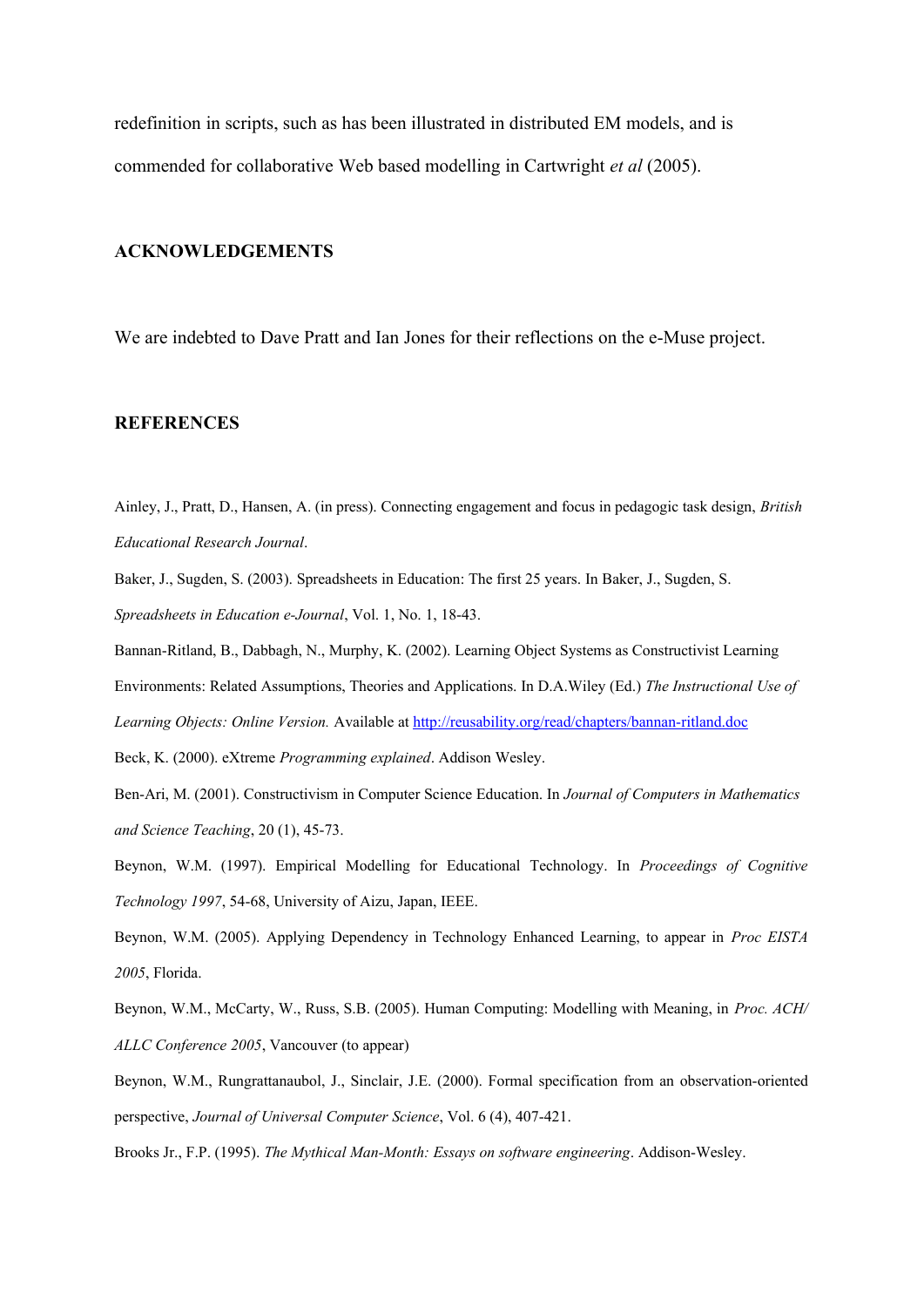CABRI geometry. [http://www.cabri.com/web/nsite/html/home.html.](http://www.cabri.com/web/nsite/html/home.html)

Cantwell-Smith, B. (2002). The Foundations of Computing. In Scheutz, M., *Computationalism: New Directions*, MIT Press.

Carter, B. (2000) *Solids Animation Simulator And Modelling Interface*. Final year project, Department of Computer Science, University of Warwick.

Cartwright, R., Adzhiev, V., Pasko, A., Goto, Yuichiro., Kunii, Tosiyasu.L. (2005, to appear) Web-based shape modelling with HyperFun. *IEEE Computer Graphics and Applications*.

Cobb, P., Confrey, J., diSessa, A.A., Lehrer, R., Schauble, L. (2003). Design Experiments in Educational Research, *Educational Researcher*, Vol. 32, No. 1, 9-13.

diSessa, A. (1988). Knowledge in pieces. In G. Forman, P. Pufall (Eds.), *Constructivism in the Computer Age*,

Hillsdale, NJ: Lawrence Erlbaum Assoc., 49-70.

Dummett, M.E. (1977). *Elements of Intuitionism*, Oxford: Clarendon Press.

Edwards, D., Hansom, M. (1989). *Guide to Mathematical Modelling*, Boca Raton, FL: CRC Press.

Ehrmann, S. (2000). Technology & Revolution in Education: Ending the Cycle of Failure. *Liberal Education*, Fall, 40-49.

Empirical Modelling: Model Repository.<http://empublic.dcs.warwick.ac.uk/projects>

Empirical Modelling Website.<http://www.dcs.warwick.ac.uk/modelling>

e-Muse Project: e-learning for museum and schools environments, [http://emuse.cti.gr.](http://emuse.cti.gr/) EC e-learning initiative: 2002-4084**/**001-001 EDU-ELEARN.

Eppstein, D. (1998). The Geometry Junkyard: [http://www.ics.uci.edu/~eppstein/junkyard/beam.](http://www.ics.uci.edu/~eppstein/junkyard/beam)

Goldstein, R., Noss, R., Kalas, I & Pratt, D. (2001). Building Rules, in Beynon, W.M., Nehaniv, C.L., & Dautenhahn, K. (Eds.), *Proceedings of the 4th International Conference of Cognitive Technology CT2001*, 267- 281. University of Warwick, Coventry: UK.

Gooding, D. (1990). *Experiment and the making of meaning*, Kluwer Academic Publishers.

Goodman, N.D. (1994) Some current positions in the philosophy of mathematics, in Grattan-Guinness, I. *A Companion Encyclopedia of the History and Philosophy of the Mathematical Sciences*, Routledge, London

Grossman, T.A. (2002) Spreadsheet Engineering: A research framework. In *Proceedings EUSPRIG 2002*, 23- 34, 18<sup>th</sup>-19<sup>th</sup> July.

Harel, I., Papert, S. (Eds.) (1991), *Constructionism*, Ablex, Norwood, New Jersey.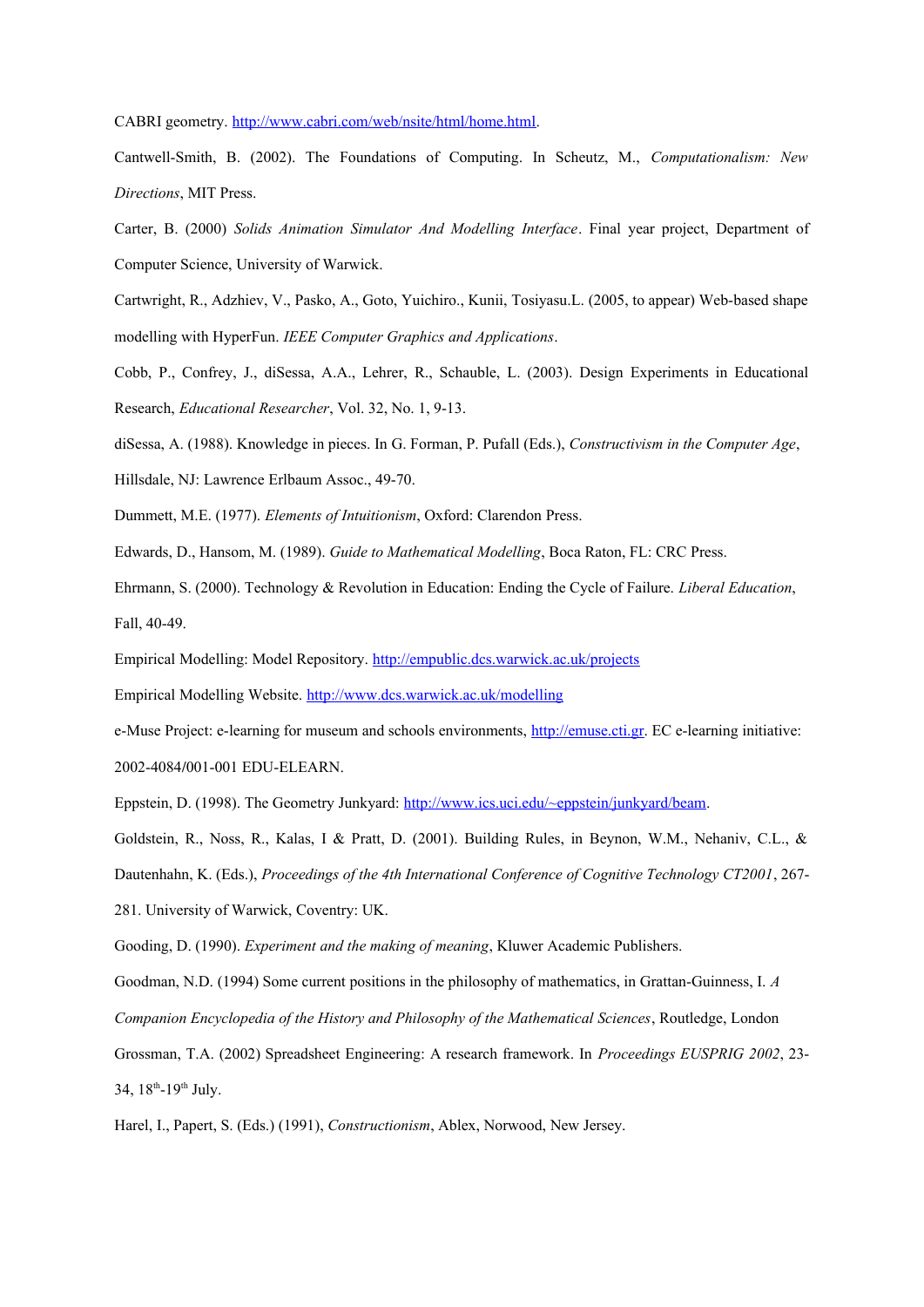Jacobson, I., Christeron, M., Jonson, P., Overgaard, G. (1992). *Object-oriented Software Engineering: A usecase driven approach*. Addison-Wesley.

Kalas, I., Blaho, A. (2000). Imagine… New Generation of Logo: Programmable pictures. In *Proceedings of WCC2000*, Beijing, 427-430.

Kahn, K. (1996). ToonTalk™ – An animated programming environment for children. *Journal of Visual Languages and Computing* 7, 197-217.

Lakatos, I. (1976). Proofs and Refutations. In Worrall, J., Zahar, E. *The Logic of Mathematical Discovery*, Cambridge University Press.

Levi-Strauss, C. (1968). *The savage mind*. University of Chicago Press.

Nardi, B. (1993). *A small matter of programming: Perspectives on End User computing*. MIT Press.

Noss, R. Hoyles, C. (1996). *Windows on mathematical meanings: Learning cultures and computers.* Dordrecht: Kluwer.

Papert, S. (1993). *The children's machine*. New York: Basic Books.

Papert, S. (1996). An Exploration in the Space of Mathematics Educations, *International Journal of Computers For Mathematical Learning*, 1(1), 95-123.

Papert, S., Harel, I. (1991). Situating constructionism. In Harel, I., Papert, S. (Eds). *Constructionism: Research reports and essays*, Ablex Publishing, 1-11.

Papert, S., Watt, D., di Sessa, A., Weir, S. (1979). *Final report of the Brookline Logo Project: Parts 1 and 11* (Logo Memos Nos. 53 and 54). Cambridge, MA: MIT Artificial Intelligence Laboratory.

Pratt, D. (1998). *The construction of meaning in and for a stochastic domain of abstraction*. PhD Thesis, Institute of Education, University of London.

Pratt, D. (2000), Making sense of the total of two dice, *Journal for Research in Mathematics Education*, 31 (5), 602-625.

Roe, C. (2003). *Computers for learning: An Empirical Modelling perspective*. PhD Thesis, Department of Computer Science, University of Warwick.

Roe, C., Beynon, W.M. (2002). Empirical Modelling principles for learning in a cultural context. In *Proceedings 1st International Conference on Educational Technology in Cultural Context*, University of Joensuu, Finland, 151-172.

Roe, C., Pratt, D., Jones, I. (2005, to appear) Putting the *learning* back into e-learning. *Proceedings of CERME4*, Spain, February 2005.